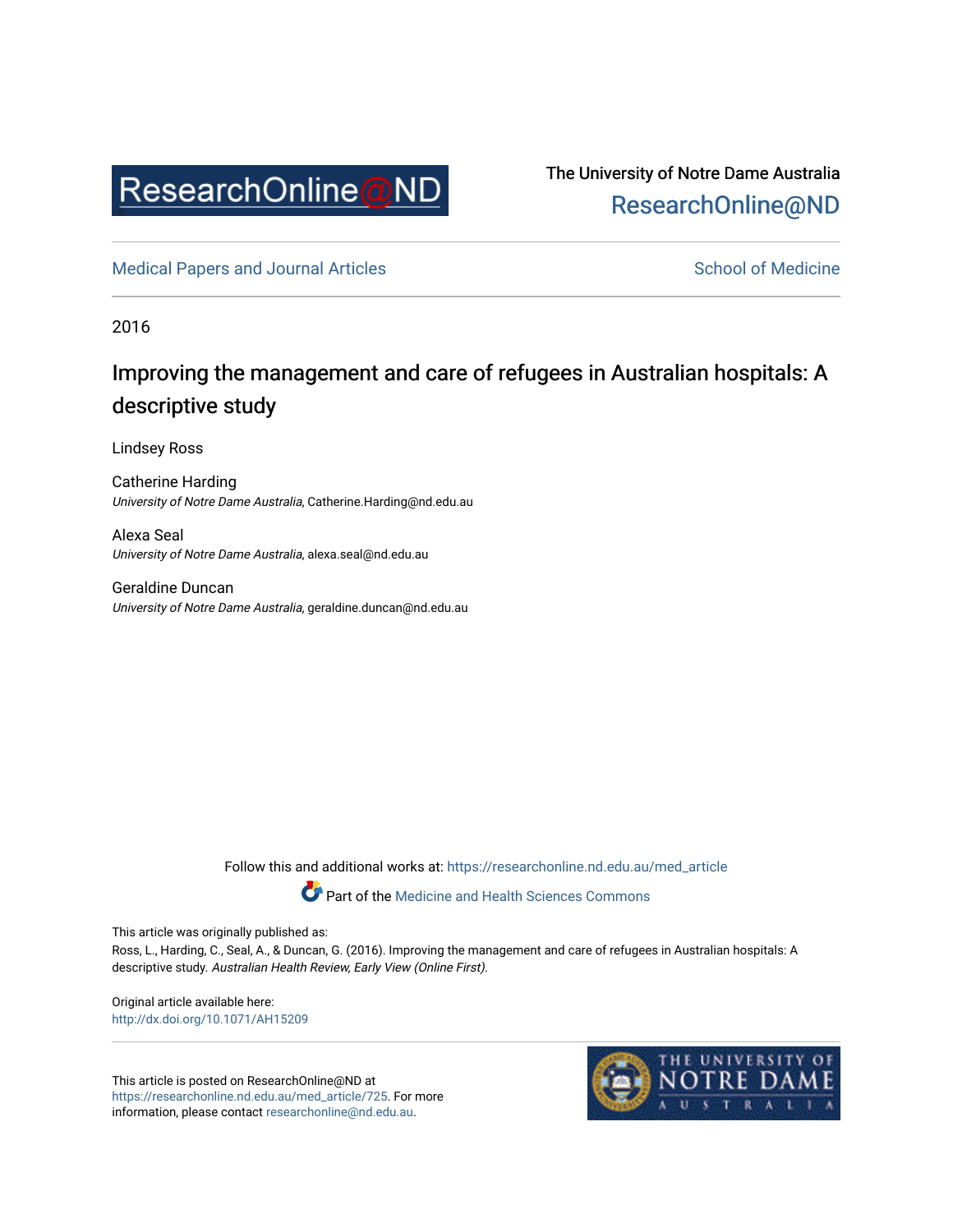## **This is the author's post-print copy of the article published as:**

Ross, L., Harding, C., Seal, A., & Duncan, G. (2016). Improving the management and care of refugees in Australian hospitals: a descriptive study. *Australian Health Review*, Online Early. doi:10.1071/AH15209

### **Available at:**

<http://dx.doi.org/10.1071/AH15209>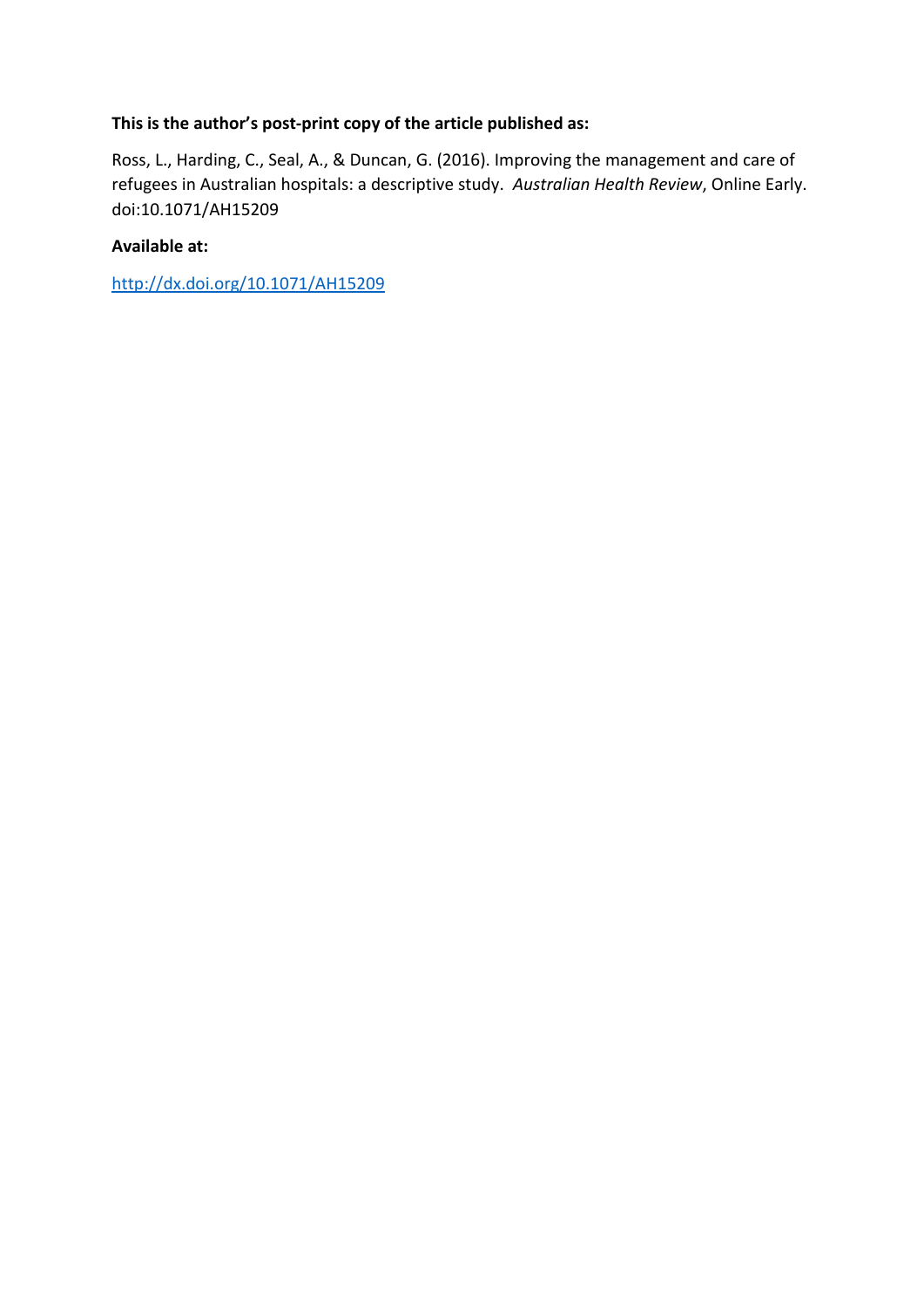# **Improving the management and care of refugees in Australian hospitals: a descriptive study**

Lindsey Ross  $^{1,3}$ Catherine Harding <sup>2</sup> Alexa Seal <sup>2</sup> Geraldine Duncan <sup>2</sup>

<sup>1</sup>The University of Notre Dame Australia, School of Medicine, Sydney, 160 Oxford Street, Darlinghurst, NSW 2010, Australia. <sup>2</sup>The University of Notre Dame Australia, School of Medicine, Rural Clinical Sub School, P.O. Box 5050 Wagga Wagga, NSW 2650, Australia. 3 Corresponding author. Email: Lindsey.ross1@my.nd.edu.au

Abstract

Objectives: The aim of the study was to investigate healthcare provider perceptions of the impact of refugee patients at two public hospitals, one rural and one urban, in designated refugee resettlement areas. Healthcare professionals' views regarding improvements that could be made in this area were also sought.

Methods: Two page anonymous questionnaires containing demographic, quantitative and open-ended questions were distributed to 150 healthcare providers at each research site.

Results: Response rates were 50% and 49% at the rural and urban sites respectively. Refugees were seen at least monthly by 40% of the respondents. Additional support was requested by 70% of respondents. Confidence was associated with being born overseas ( $p=0.029$ ) and increased time working with refugees ( $r_s=0.418$ ,  $p<0.001$ ). Only 47% of respondents felt confident managing social and psychological needs of refugees. Midwives saw refugees more than nursing and allied healthcare staff combined and this was significant at the rural hospital  $(p<0.001)$ . Rural respondents reported that working with refugees enhanced their practice (*p*=0.025), although felt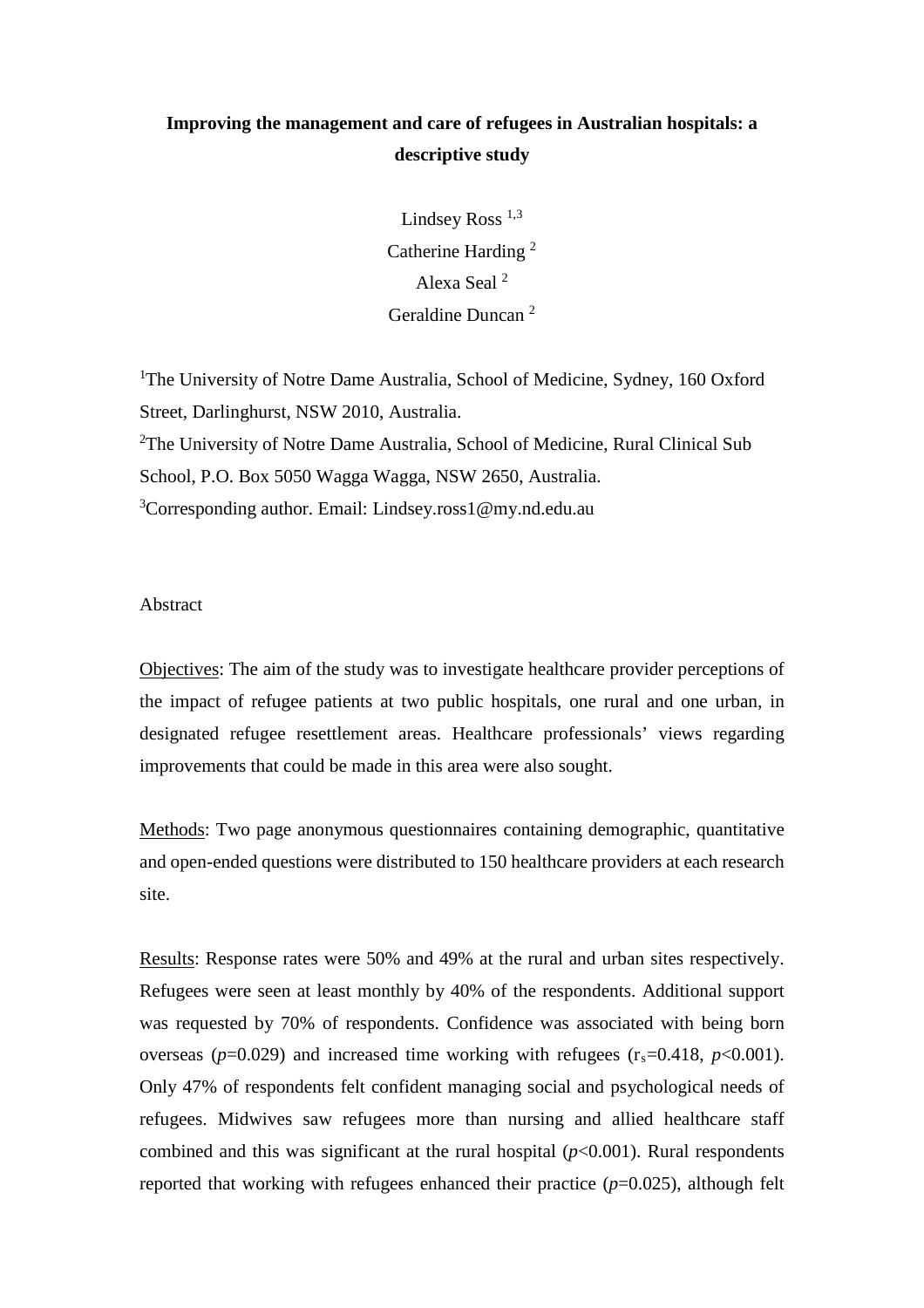significantly less confident  $(p<0.001)$  than urban respondents. Themes that arose regarding barriers to care included: language and cultural barriers, paucity of knowledge and issues accessing available services including appropriate interpreters, Medicare eligibility and patient factors including lack of patient trust in government systems. Desire for support was more pronounced in the rural setting  $(p=0.001)$ .

Conclusions**:** Refugees were seen frequently in both settings and most respondents requested additional support highlighting that caring for refugees in Australian hospitals is a significant challenge. Additional support and education should be targeted to those helping refugees most frequently, particularly midwifery services, to reduce barriers to care.

# **For Articles authors are asked to provide, in addition to an abstract, three short paragraphs answering these questions:**

### **1. What is known about the topic?**

Refugees are a vulnerable group often with complex health needs. These needs are often unmet because of issues including language and cultural barriers.

#### **2. What does this paper add?**

Refugees were seen frequently in the two public hospital settings involved in this study and most often by midwifery services. Healthcare professionals require more support, more information about available services and better access to interpreter services. These issues were more pronounced in the rural setting where very limited research exists.

#### **3. What are the implications for practitioners?**

Implementing additional support and education regarding refugee health needs could increase knowledge and confidence when managing refugees, reducing barriers to care and improving quality of care.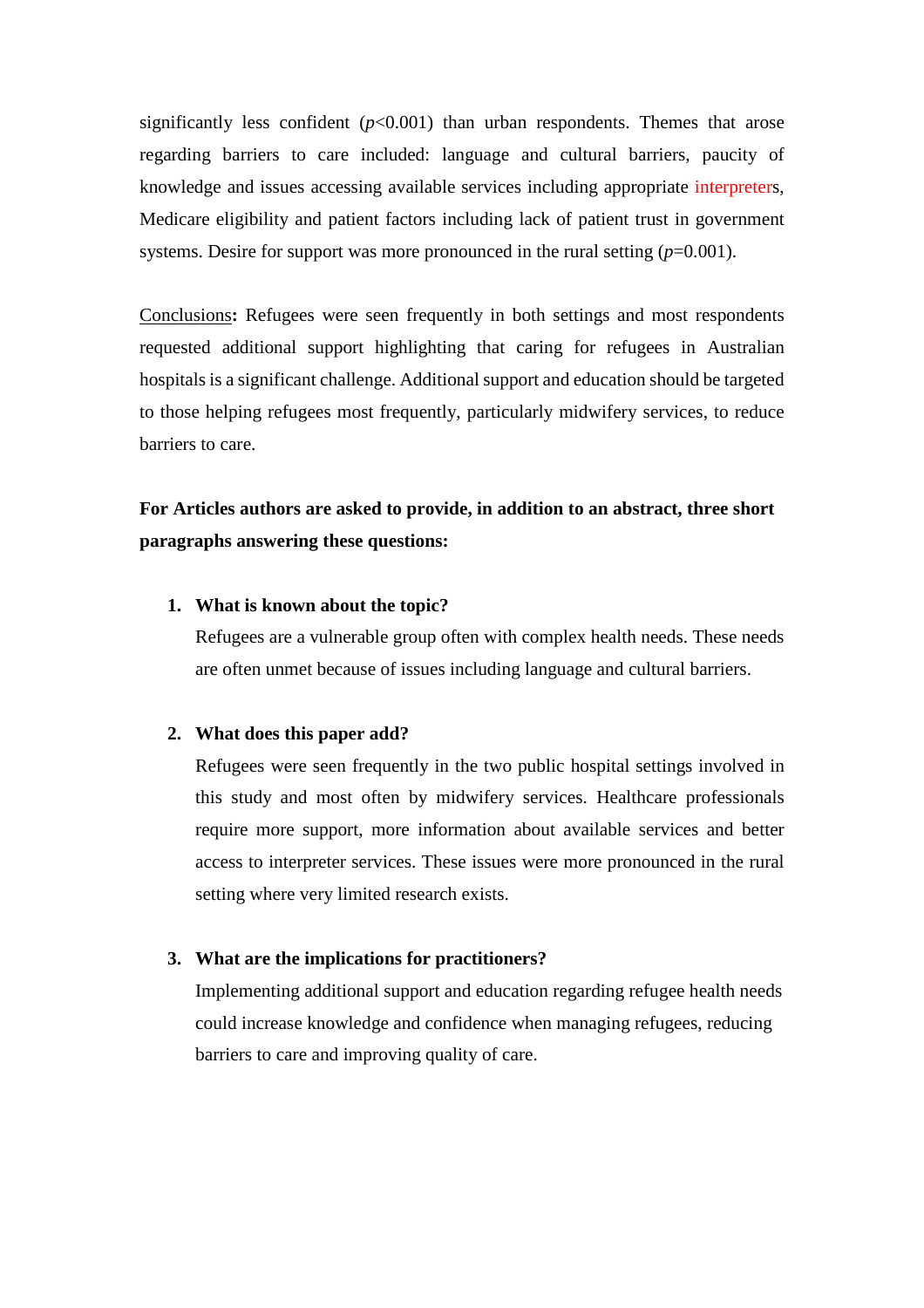#### **Introduction**

Each year, 13,750 refugees are granted protection in Australia<sup>1</sup>, 30% of whom resettle in NSW<sup>2</sup>. Refugees, by definition, are unable to return to their home country owing to a well-founded fear of persecution<sup>3</sup>. Refugees have frequently encountered torture and trauma, and have interrupted access to health services, poor living conditions and many other factors that impact upon their physical and psychological health<sup>4</sup>. These factors may lead to complex presentations to hospitals and primary care settings<sup>5</sup>. Refugees attempting to access healthcare in Australia face language, cultural and geographical barriers<sup>6</sup> and there is currently no consistent model of healthcare delivery in Australia<sup>4</sup>.

Nursing, midwifery and allied healthcare staff have an important role caring for refugees in the hospital setting. To appropriately serve the refugee population, healthcare professionals should have an adequate understanding of healthcare system arrangements relevant to refugees and feel confident to manage this unique patient group. It has been shown previously that doctors have limited knowledge of services available to assist with refugee care<sup>7</sup> and that serious gaps in refugee patient care exist<sup>8</sup>.

There is limited information regarding attitudes and experiences of nurses, midwives and allied healthcare staff with refugees in Australia<sup>8,9</sup>, particularly in the rural setting. This study explored the views of nurses, midwives and allied healthcare staff in both a rural and an urban hospital setting. These particular research sites were chosen, as both are designated refugee resettlement areas in NSW<sup>10</sup>.

The urban general hospital had 160 beds, situated in Western Sydney with the highest proportion of humanitarian entrants per capita in  $NSW<sup>11</sup>$ . The rural referral hospital had 220 beds and approximately 950 refugees residing in this area. Although comparatively small, the refugee population in this area has risen dramatically over the past decade<sup>12</sup>.

This descriptive study aimed to determine the frequency with which nursing, midwifery and allied healthcare staff encounter refugee patients in two public hospitals, how confident they are working with refugees, the effect on their work and any differences between the rural and urban settings. The study also sought the views of healthcare professionals as to improvements that could be made in this area.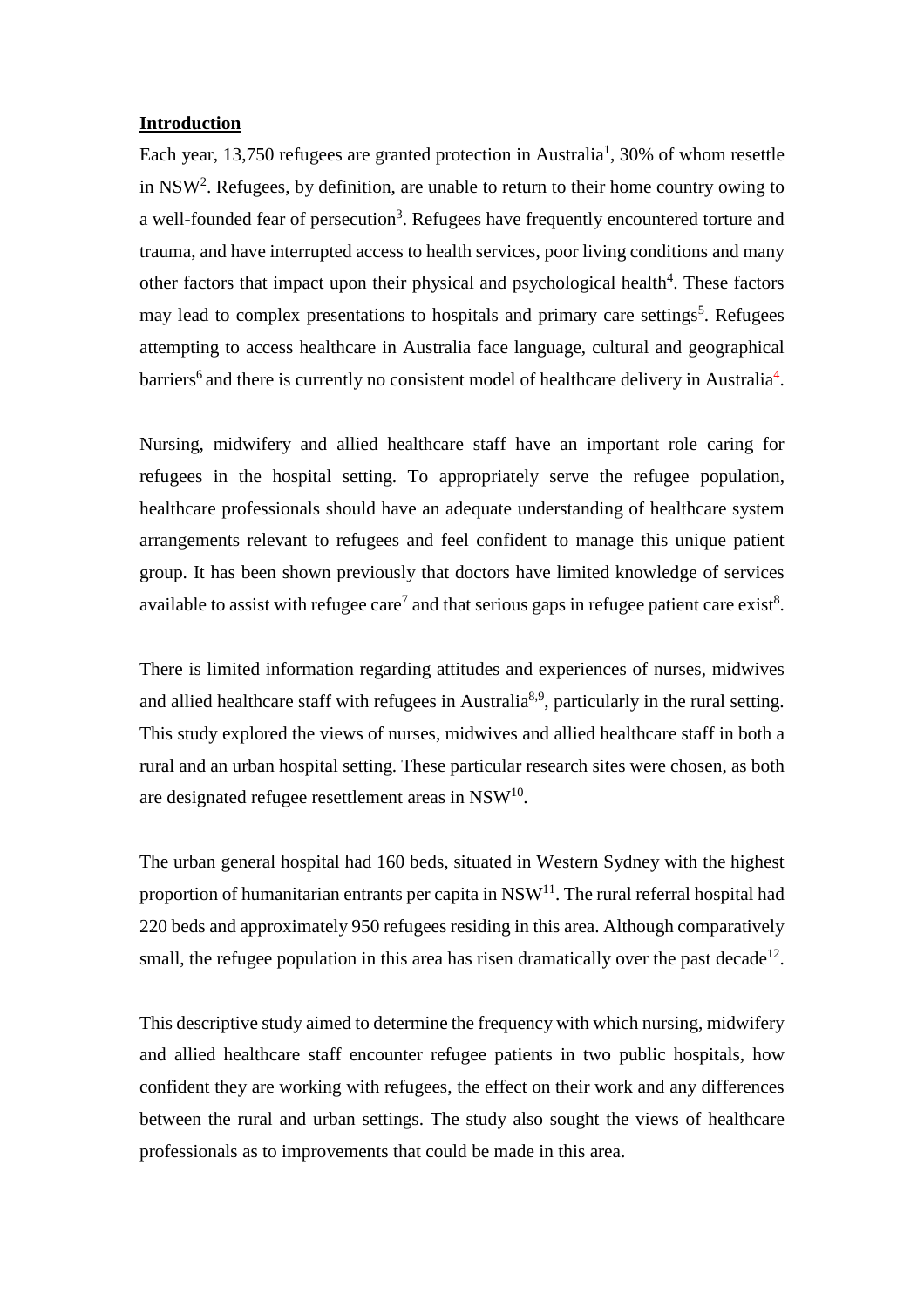# Box1. Information regarding Humanitarian entrants and Medicare eligibility

# **Definitions3**

- **Refugees** are people who have been forced to flee their homes by conflict or persecution. They are unwilling or unable to avail themselves of the protection of their own government, and must seek protection in another country.
- An asylum seeker is a person who has sought protection as a refugee, but whose claim for refugee status has not yet been assessed.
- Every refugee has at some point been an asylum seeker.
- Asylum seekers who are found to be refugees are entitled to international protection and assistance. Those found not to be refugees, nor in need of any other form of international protection, can be sent back to their country of origin.

## **Medicare arrangements10,13**

- All refugees have permanent residency and are Medicare eligible.
- Some asylum seekers have Medicare rights. Others, who are Medicare ineligible, are eligible to obtain assistance under federally funded initiatives e.g. **Asylum Seekers Assistance Scheme** (ASAS). Some asylum seekers are also excluded from receiving assistance under ASAS.
- In NSW public hospitals, a fee waiver is available for Medicare ineligible asylum seekers for certain health services including emergency care, some elective surgery, some ambulatory and outpatient care, maternity services and mental health services.
- Eligibility can be confirmed through the Medicare inquiry line (132 150).

# **Humanitarian Programme1**

- Refugees are granted protection in Australia through the Humanitarian Programme. The onshore component provides options for people applying for protection after arrival in Australia. The offshore component contains two categories of permanent visas. These are:
- **Refugee:** For people who are subject to persecution in their home country, who are typically outside their home country, and are in need of resettlement. The Refugee category includes the Refugee, In-country Special Humanitarian, Emergency Rescue and Woman at Risk visa subclasses.
- **Special Humanitarian Programme (SHP)**: For people outside their home country who are subject to substantial discrimination amounting to gross human rights violations, and immediate family of persons who have been granted protection in Australia. Applications must be supported by a proposer who is an Australian citizen, permanent resident or eligible New Zealand citizen, or an organisation that is based in Australia.

# **Interpreter services**14,15

- Within the Australian public hospital system there is free access to professional interpreters.
- Translating and Interpreting Service (TIS) interpreters can be utilised when the patient is accessing a Medicare rebatable service with a doctor, the staff operating under the doctor's supervision or with pharmacists.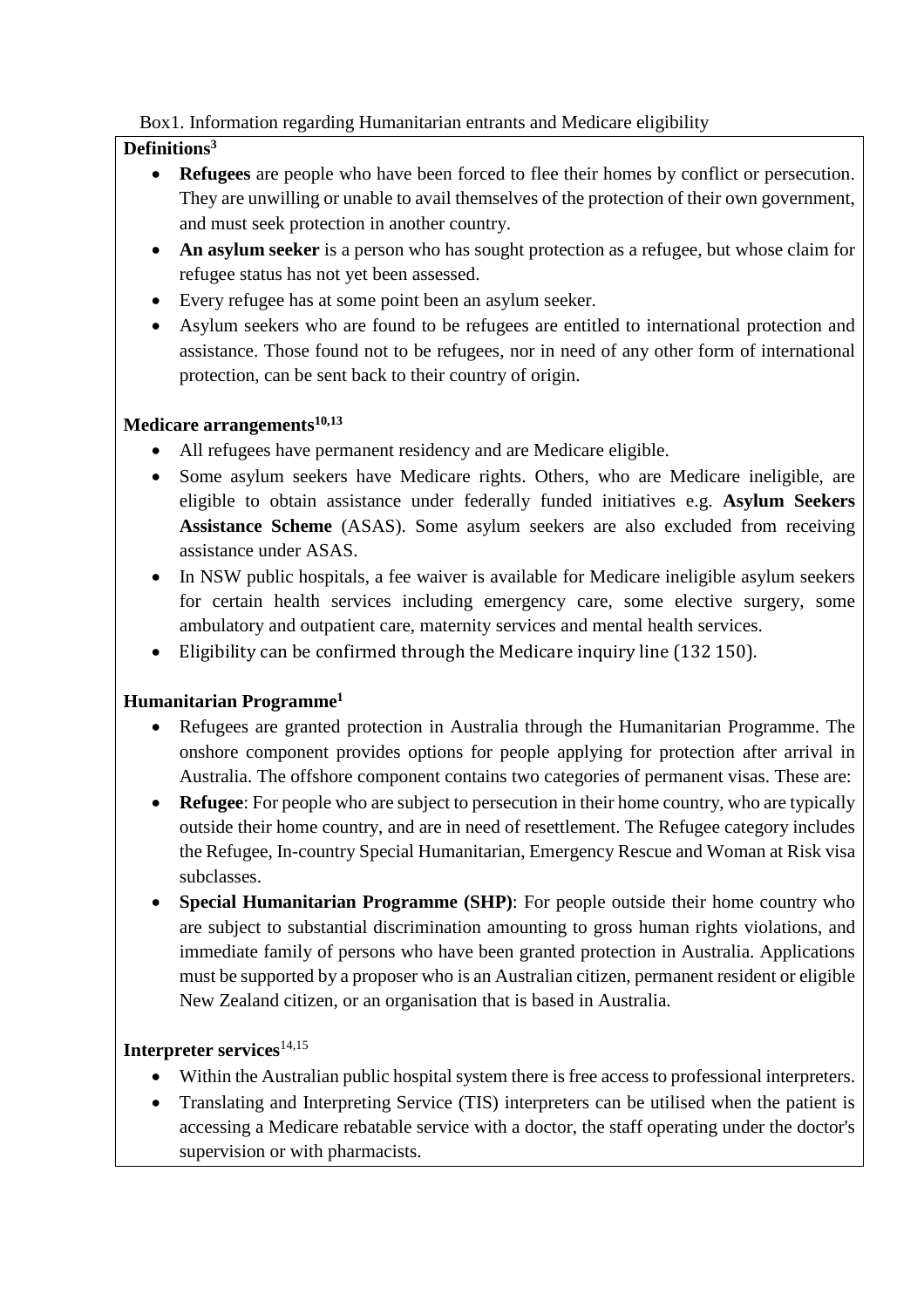#### **Methods**

A questionnaire was developed based on the work of Duncan *et al.*<sup>16</sup> after review of the literature and consultation with healthcare professionals working with refugees. Questions regarding social aspects of healthcare, barriers to care and suggestions for improvement in the system of care were added. Stratified purposeful sampling and opportunistic sampling were used<sup>17</sup> and 150 questionnaires were distributed at each site. Heads of department were contacted prior to distribution of the anonymous questionnaire and participant information sheet. Questionnaires were distributed via unit managers. Although allied healthcare staff differed slightly across sites, those represented included physiotherapy, dietetics, social work, occupational therapy and psychology.

#### Ethics

Ethics approval was obtained from human research ethics committees (HRECs) of Western Sydney Local Health District, Murrumbidgee Local Heath District and The University of Notre Dame Australia.

#### Data analysis

SPSS (Version 22, IBM Corp., Armonk, NY) was used for analysis at a significance level of  $\alpha$ =0.05. To compare categorical variables between groups chi-square ( $\chi^2$ ) was used or Fisher's exact test (FET) whenever the assumptions of the chi-square were not met. Student's t-test was used to compare continuous variables between groups. Spearman's Rho  $(r<sub>s</sub>)$  and Pearson's r  $(r)$  were used for correlations. Responses to some Likert-type questions were dichotomised into two categories (e.g. from very disruptive, disruptive and not disruptive into disruptive and not disruptive) for the purpose of analysis. NVivo (Version 10, QSR International Pty Ltd) software facilitated analysis of open-ended questions.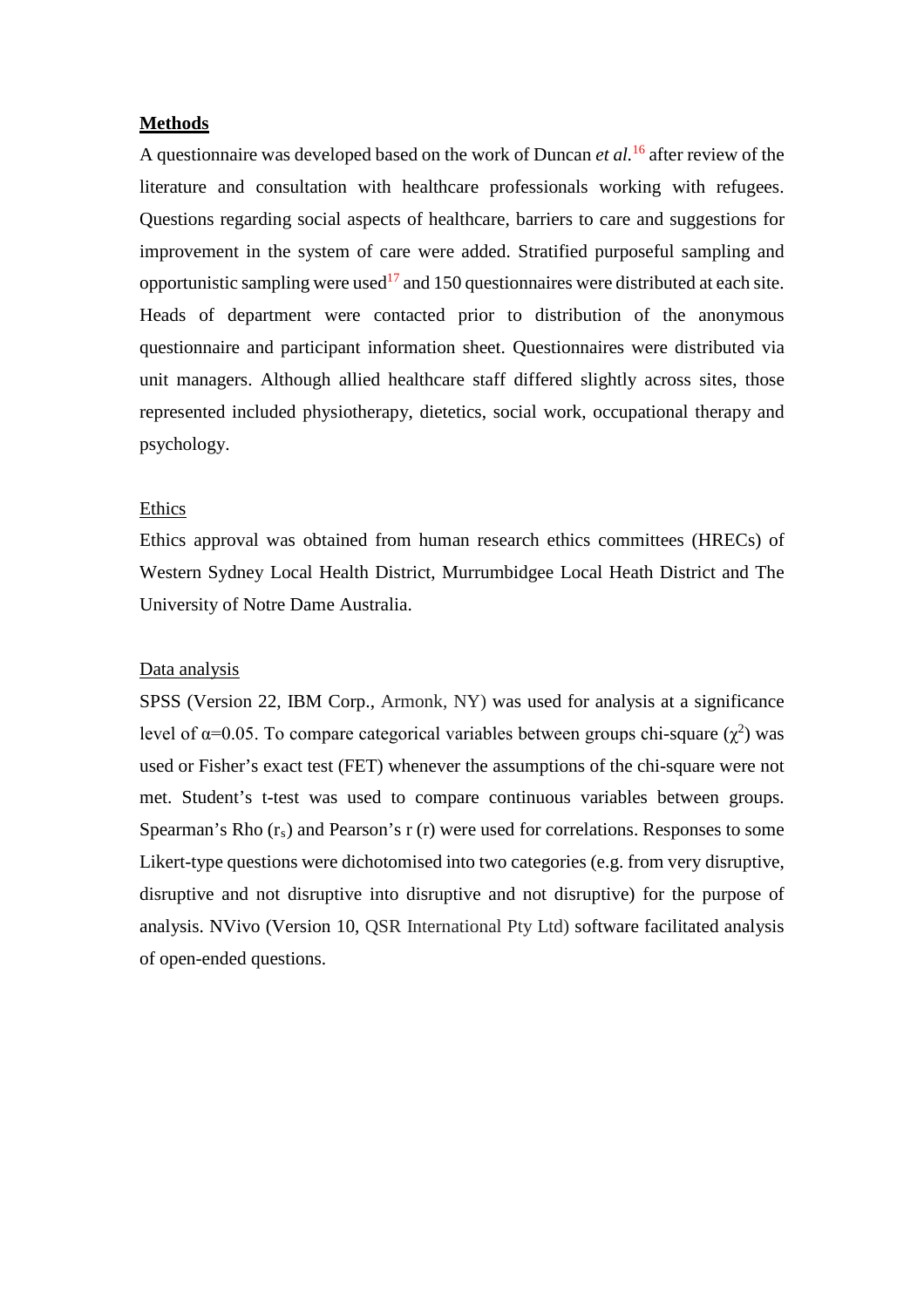### **Results**

Of the 150 questionnaires distributed per hospital, 50% (n=75) and 49% (n=74) were returned at the rural and urban sites, respectively. Demographic characteristics between hospital settings were similar (Table 1). More urban respondents were born overseas [ $\chi^2(1, N=141)=17.343$ ,  $p<0.001$ ]. More rural staff had <5years clinical experience (40.5% vs. 28.2%;  $\chi^2(1, N=145)=2.455$ ,  $p=0.117$ ). More urban staff had worked with refugees for  $>10$ years ( $p=0.029$ ).

|                             |                | <b>Overall</b>  | <b>Rural</b>                     | <b>Urban</b>    | $p$ value |
|-----------------------------|----------------|-----------------|----------------------------------|-----------------|-----------|
|                             |                | $n/N$ (%)       | $n/N$ $\left(\frac{9}{6}\right)$ | $n/N$ (%)       |           |
| Age (years $\pm SD$ )       |                | $38.6 \pm 11.9$ | $37.3 \pm 10.9$                  | $40.1 \pm 12.8$ | 0.183     |
|                             |                | <b>SD</b>       | <b>SD</b>                        | <b>SD</b>       |           |
| <b>Sex</b>                  | Female         | 125/149         | 64/75(85.3)                      | 61/74(82.4)     | 0.630     |
|                             |                | (83.9)          |                                  |                 |           |
| <b>Supervisor</b>           | N <sub>o</sub> | 90/140 64.3)    | 45/74(60.8)                      | 45/66(68.2)     | 0.363     |
| <b>Clinical experience</b>  | $<$ 1 year     | 18/145 (12.4)   | 6/74(8.1)                        | 12/71(16.9)     | 0.108     |
| (years)                     | $1 - 5$ years  | 32/145(22.1)    | 24/74 (32.4)                     | 8/71(11.3)      | 0.002     |
|                             | $5-10$ years   | 31/145(21.4)    | 16/74(21.7)                      | 15/71(21.1)     | 0.942     |
|                             | $>10$ years    | 64/145(44.1)    | 28/74 (37.8)                     | 36/71 (50.7)    | 0.119     |
| Place of birth <sup>^</sup> | Australia      | 89/141 (63.1)   | 58/73 (79.5)                     | $31/68$ (45.6)  | < 0.001   |
| <b>Australian</b>           | Yes            | 121/145         | 63/74(85.1)                      | 58/71 (81.7)    | 0.577     |
| graduate                    |                | (83.4)          |                                  |                 |           |
| <b>Department</b>           | Nursing        | 77/149(51.7)    | 35/75 (46.7)                     | 42/74(56.8)     | 0.218     |
|                             | Midwifery      | 29/149 (19.4)   | 19/75(25.3)                      | 10/74(13.5)     | 0.068     |
|                             | Allied         | 43/149 (28.9)   | 21/75(28)                        | 22/74 (29.7)    | 0.816     |
|                             | Health         |                 |                                  |                 |           |
| <b>Frequency of seeing</b>  | Daily          | 7/144(4.9)      | 1/75(1.3)                        | 6/69(8.7)       | $0.092*$  |
| refugee patients            | Weekly         | 21/144 (14.5)   | 6/75(8)                          | 15/69(21.7)     | 0.019     |
|                             | Monthly        | 26/144(18.1)    | 20/75(26.7)                      | 6/69(8.7)       | 0.005     |
|                             | Rarely         | 67/144(46.5)    | 38/75 (50.7)                     | 29/69 (42)      | 0.301     |
|                             | Never          | 6/144(4.2)      | 3/75(4)                          | 3/69(4.4)       | $>0.999*$ |
|                             | Uncertain      | 17/144(11.8)    | 7/75(9.3)                        | $10/69$ (14.5)  | 0.338     |
| How long have you           | $<$ 1 year     | 32/134 (23.9)   | 11/66(16.7)                      | 21/68(30.8)     | < 0.001   |
| worked with                 | $1 - 5$ years  | 39/134 29.1)    | 23/66 (34.8)                     | 16/68(23.5)     | 0.149     |
| refugee patients            | $5-10$ years   | 39/134 (29.1)   | 25/66 (37.9)                     | 14/68(20.6)     | 0.028     |
| for?                        | $>10$ years    | 24/134 (17.9)   | 7/66(10.6)                       | 17/68(25)       | 0.029     |

| Table 1. Demographic characteristics of all respondents |  |  |  |
|---------------------------------------------------------|--|--|--|
|---------------------------------------------------------|--|--|--|

 $n = no$ . of staff giving each response. N = no. of staff who answered question; \*Fisher's exact test whenever the assumptions of the chi-square were not met; ^Australia vs. Overseas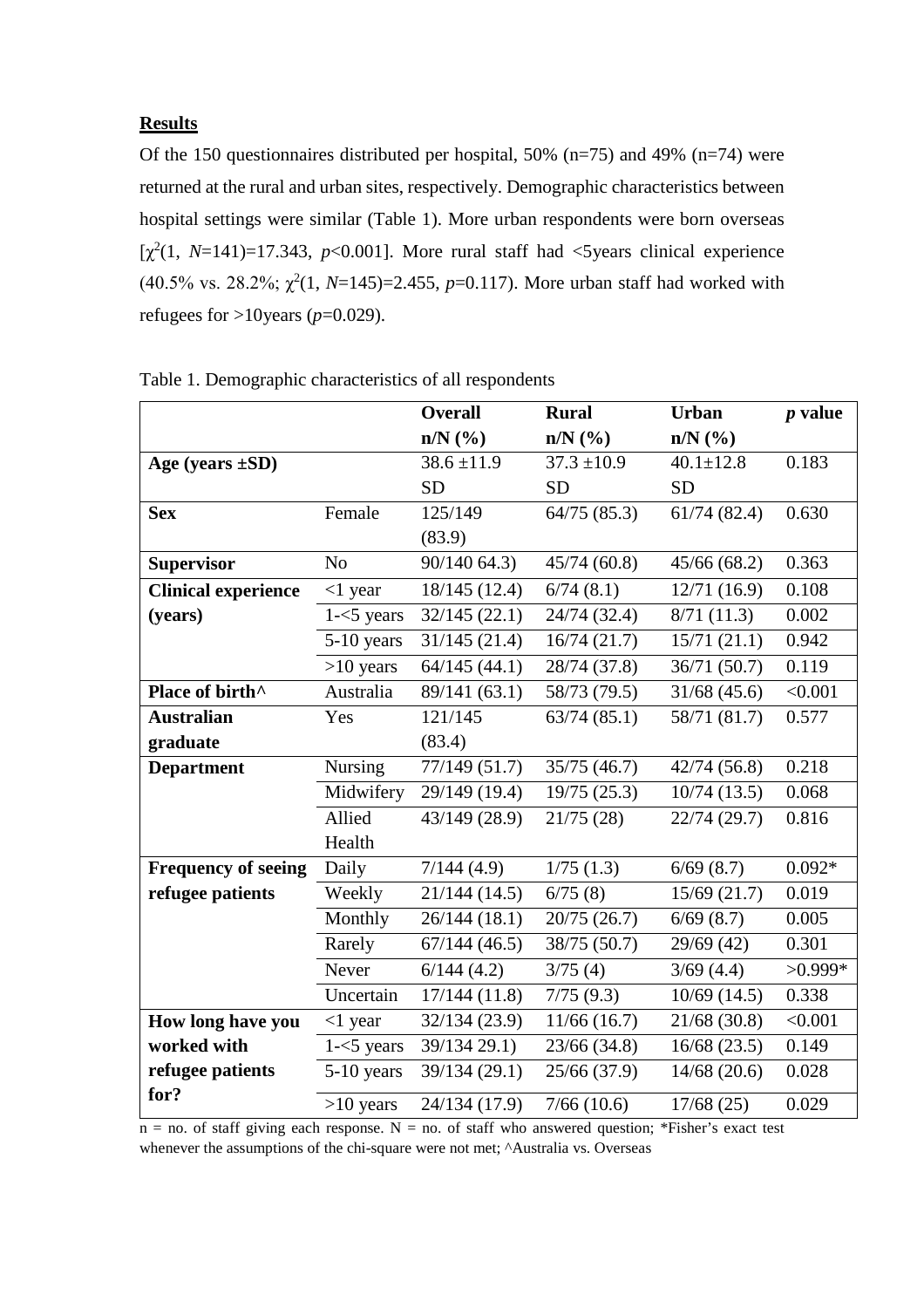The average age of nursing and midwifery respondents was 39.8±11.3years and for allied health respondents was 35.6±12.8years. There was a female predominance within allied health respondents. Nursing and midwifery respondents were predominately female (90.6%). Overall, 36.9% of nursing and midwifery respondents were born overseas.

Table 2 outlines the attitudes and experiences of staff caring for refugees at least monthly. In the rural setting, refugees were reported as seen at least monthly by 36% of respondents and 39% in the urban setting. More rural than urban staff reported that working with refugees enhanced their practice  $[\chi^2(1, N=49)=5.024, p=0.025]$ . Around 40% of respondents in both settings found working with refugees disruptive to their practice  $[\chi^2(1, N=50)=0.333, p=0.564]$ .

Most rural midwife participants (94.1%) saw refugees at least monthly compared to 21.6% of nursing and allied health combined  $[\chi^2(1, N=68)=28.03, p<0.001]$ . This pattern was similar for urban midwives  $(77.8\%$  vs.  $40\%$ ; FET  $p=0.082$ ). There was a positive correlation between frequency of encountering refugees and increasing disruption to practice  $(r_s=0.256, p=0.006)$ . There was also a positive correlation between frequency of seeing refugees and enhancing practice  $(r_s=0.361, p<0.001)$ .

|                                            |                  | Overall n/N | Rural                            | <b>Urban</b> | <i>p</i> value |
|--------------------------------------------|------------------|-------------|----------------------------------|--------------|----------------|
|                                            |                  | $(\%)$      | $n/N$ $\left(\frac{9}{6}\right)$ | $n/N$ $(\%)$ |                |
| Does working                               | Disruptive       | 20/50(40.0) | 11/25(44.0)                      | 9/25(36.0)   | 0.564          |
| with refugees<br>disrupt your<br>practice? | Not disruptive   | 30/50(60.0) | 14/25(56.0)                      | 16/25(64.0)  |                |
| Does working                               | Enhances         |             | $37/49$ (75.5) $23/26$ (88.5)    | 14/23(60.9)  | 0.025          |
| with refugees<br>enhance your<br>practice? | Does not enhance | 12/49(24.5) | 3/26(11.5)                       | 9/23(39.1)   |                |

Table 2. Attitudes of staff caring for refugees at least monthly

 $n = no$ . of staff giving each response.  $N = no$ . of staff who answered question

For all respondents, confidence in general was associated with being born overseas [ $χ<sup>2</sup>(1, N=134)=4.756$ , *p*=0.029] but not country of graduation (FET *p*=0.452). Rural respondents were less confident than urban respondents  $[\chi^2(1, N=141)=8.626, p=0.003]$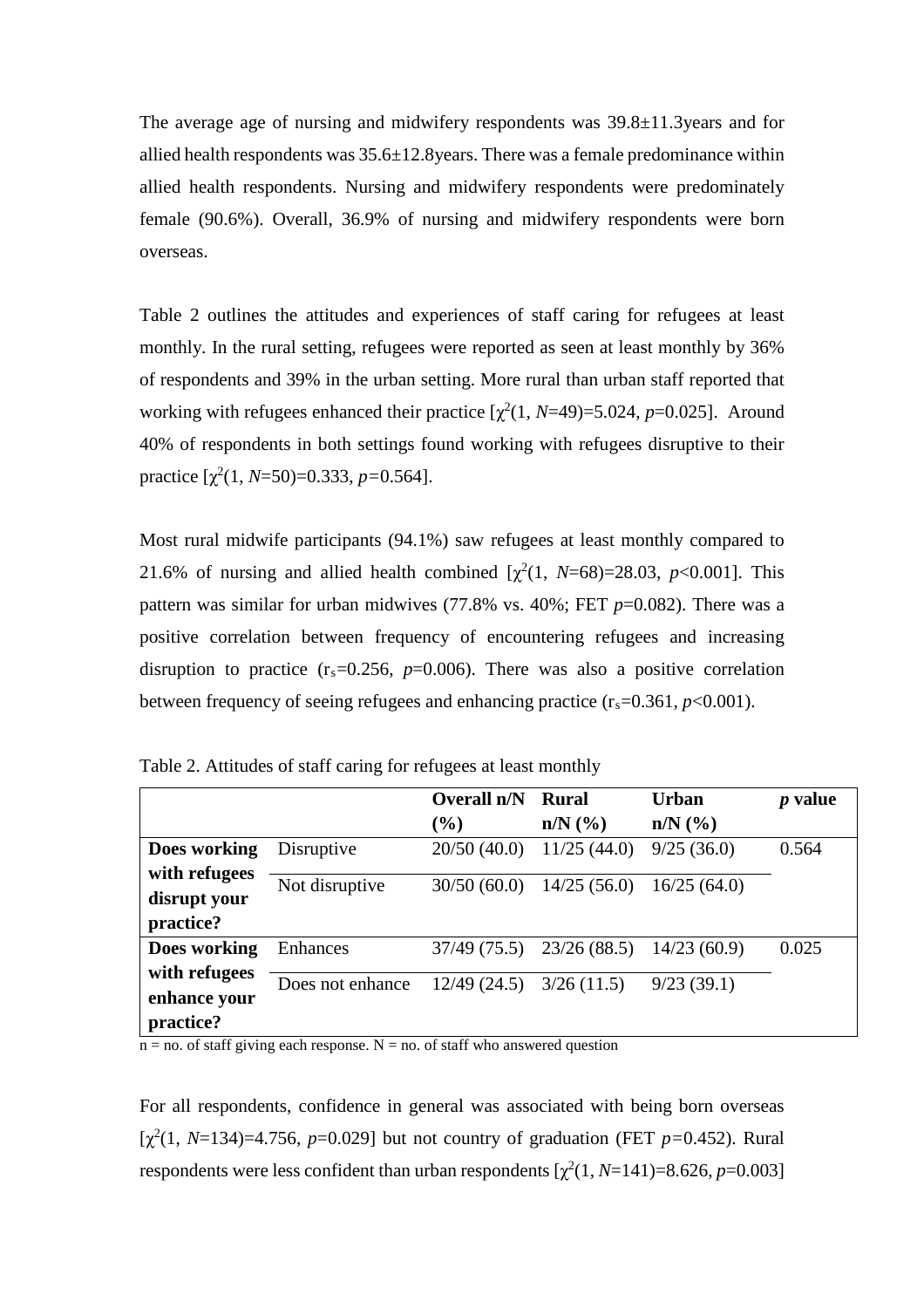and this remains true for those caring for refugees monthly or more frequently  $[\chi^2(1,$ *N*=52)=10.884, *p*=0.001] (Table 3). Approximately 50% of respondents reported feeling confident managing psychological and social aspects of care. Increasing time worked with refugees was positively correlated with confidence in general  $(r_s=0.418,$  $p$ <0.001), psychological aspects of care ( $r_s$ =0.178,  $p$ =0.044), and medical/physical concerns  $(r_s=0.209, p=0.018)$ , however, not for social aspects of care  $(r_s=0.173,$ *p*=0.053).

|                          |                | <b>Overall</b> | <b>Rural</b> | <b>Urban</b> | $p$ value |
|--------------------------|----------------|----------------|--------------|--------------|-----------|
|                          |                | $n/N$ (%)      | $n/N$ (%)    | $n/N$ $(\%)$ |           |
| <b>Confidence in</b>     | Confident      | 43/52          | 17/26        | 26/26        | 0.001     |
| general                  |                | (82.7)         | (65.4)       | (100)        |           |
|                          | Not confident  | 9/52(17.3)     | 9/26         | 0/26(0)      |           |
|                          |                |                | (34.6)       |              |           |
| <b>Confidence with</b>   | Confident      | 46/51          | 23/24        | 23/27        | $0.427*$  |
| medical/physical         |                | (90.2)         | (95.8)       | (85.2)       |           |
| concerns                 | Not confident  | 5/51(9.8)      | 1/24(4.2)    | 4/27(14.8)   |           |
| <b>Confidence with</b>   | Confident      | 24/51          | 12/24(50)    | 12/27        | 0.692     |
| psychological            |                | (47.1)         |              | (45.5)       |           |
| concerns                 | Not confident  | 27/51          | 12/24        | 15/27        |           |
|                          |                | (52.9)         | (50.0)       | (55.5)       |           |
| <b>Confidence with</b>   | Confident      | 29/51          | 13/24        | 16/27        | 0.714     |
| social concerns          |                | (56.9)         | (54.2)       | (59.3)       |           |
|                          | Not confident  | 22/51          | 11/24        | 11/27        |           |
|                          |                | (43.1)         | (45.8)       | (40.7)       |           |
| <b>Confidence with</b>   | Confident      | 46/54          | 22/27        | 24/27        | $0.704*$  |
| understanding            |                | (85.2)         | (81.5)       | (88.9)       |           |
| of immigration           | Not confident  | 8/54(14.8)     | 5/27         | 3/27(11.1)   |           |
| terminology <sup>#</sup> |                |                | (18.5)       |              |           |
| <b>Request for</b>       | Yes            | 43/51          | 21/24        | 22/27        | $0.844*$  |
| more support             |                | (84.3)         | (87.5)       | (81.5)       |           |
|                          | N <sub>o</sub> | 8/51(15.7)     | 3/24         | 5/27(18.5)   |           |
|                          |                |                | (12.5)       |              |           |

Table 3. Confidence levels of staff caring for refugees at least monthly

 $n = no$ . of staff giving each response. N = no. of staff who answered question; \*Fisher's exact test whenever the assumptions of the chi-square were not met;  $*$ Immigration terminology: 'refugee', 'asylum seeker' and 'overseas visitor'

More rural staff requested additional support  $[\chi^2(1, N=132)=10.518, p=0.001]$  (Figure 1). In the rural setting a similar proportion of Australian-born (82.4%) and overseas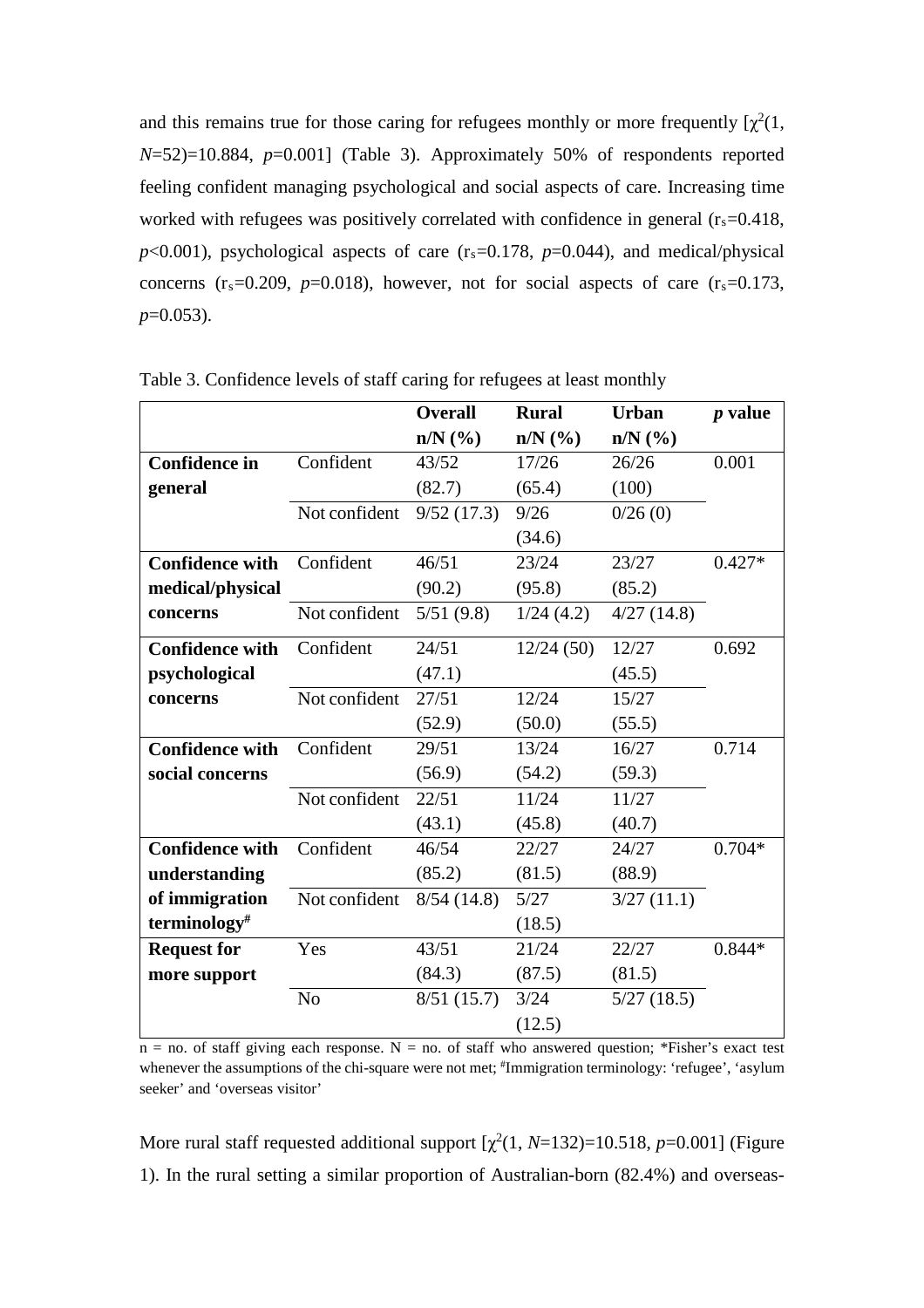born staff (84.6%) requested more support. However, at the urban hospital, 74.2% of Australian-born staff wanted more support versus 36.7% of overseas-born staff  $\lbrack \chi^2(1, \cdot) \rbrack$ *N*=61)=8.703, *p*=0.003]. Increasing age was positively correlated with increased confidence in general  $(r=0.206, p=0.020)$  but not for other domains. Confidence levels in all domains and request for more support were similar between genders. Respondents who reported they were not confident in general requested more support  $[\chi^2(1, \cdot)]$ N=131)=9.431, *p*=0.002].



Figure 1. Request for further support when working with refugee patients (all respondents)

Thematic analysis was undertaken and themes that arose regarding barriers to care included language and cultural barriers, paucity of knowledge and issues accessing available services including appropriate interpreters, Medicare eligibility and patient factors including lack of patient trust in government systems.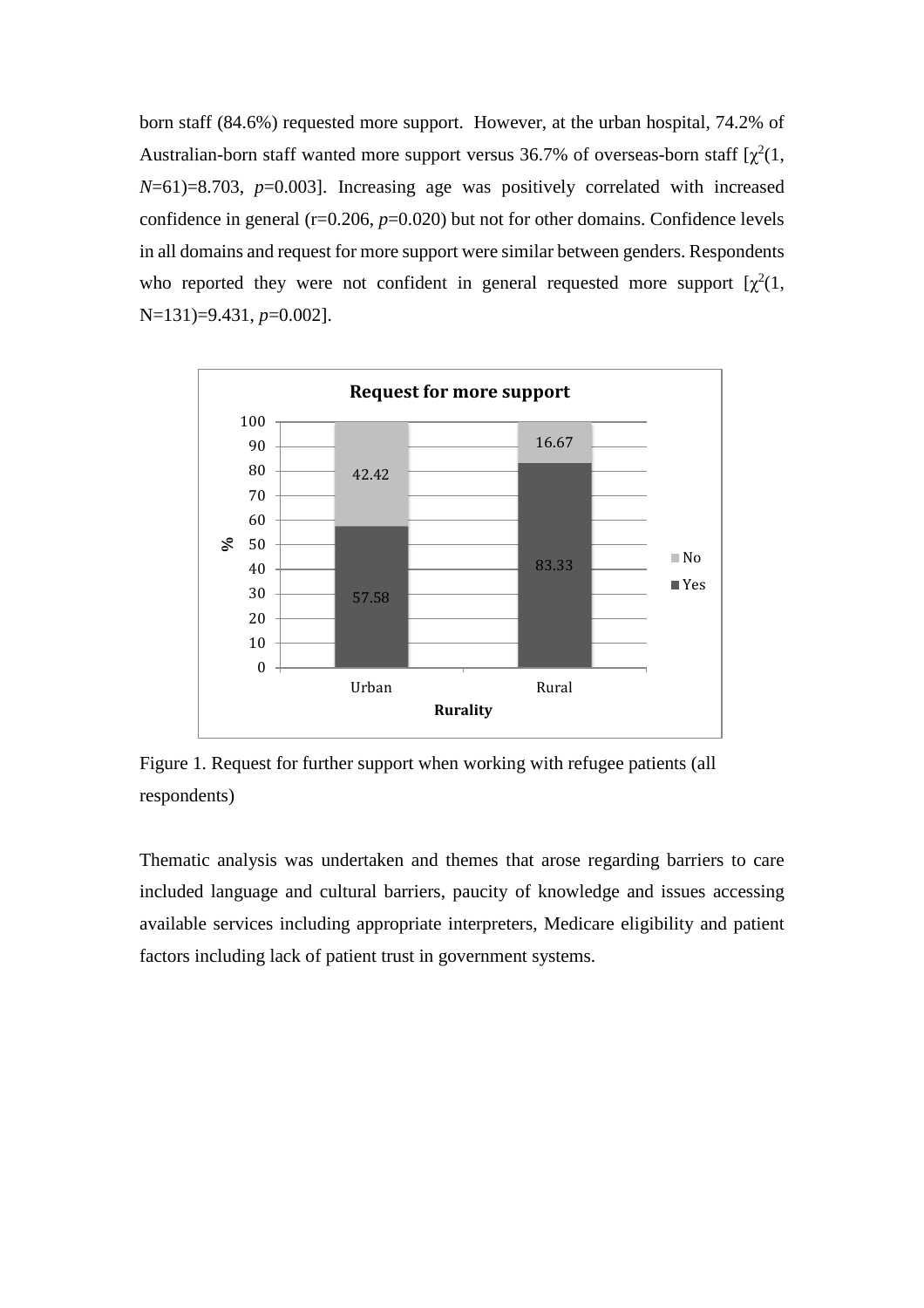#### **Discussion**

Approximately 40% of the respondents reported at least monthly contact with refugees and over 70% requested additional support, suggesting that managing refugees in the public hospital system is both a considerable issue and a challenge. Western Sydney, with the larger refugee population than in rural NSW, reported similar rates of caring for refugees, perhaps due to greater rural midwifery responses within this study. Ninetyfour per cent of rural midwifery participants saw refugees at least monthly compared to 21.6% of nursing and allied health combined. Reproductive healthcare is a priority for refugee women as they have high birth rates and use of birth services<sup>18</sup>. The average age of refugees entering Australia is  $22 \text{ years}^{19}$  and many have frequent contact with midwifery services<sup>18</sup>.

Study respondents from each discipline were similar in age, gender and birthplace to the national workforce<sup>20-22</sup> increasing generalisability and transferability to the national context. The majority of rural respondents were Australian-born (79.5%). This suggests that even though the rural refugee population is smaller than Western Sydney, a patient from a culturally and linguistically diverse background may be more evident in the rural setting compared to the culturally diverse Western Sydney. More staff in the rural setting reported <5 years of clinical experience, supporting the well-documented challenges of retaining staff rurally<sup>23-25</sup>. This results in attrition of healthcare workers with specialised knowledge treating refugees $^{25}$ , and an overall more inexperienced workforce.

#### Impact on work

Of those seeing refugees at least monthly, 75.5% of respondents reported that working with refugees enhanced their practice. The overwhelming message was the altruism in the work. Many responses reported that involvement in refugee healthcare helps to broaden one's understanding, experience and scope of practice and increases cultural awareness. This was more pronounced in the rural setting  $[\chi^2(1, N=49)=5.024,$ *p*=0.025]. Working with refugees was reported as disruptive to practice by 40% of staff. In the context of the present study, the researchers wanted to gauge the effect on the working day of the healthcare professionals (eg whether disruptions, such as unforeseen delays, were an issue for t respondents). Most reported disruptions were associated with increased demands on the healthcare professionals to meet the particular needs of the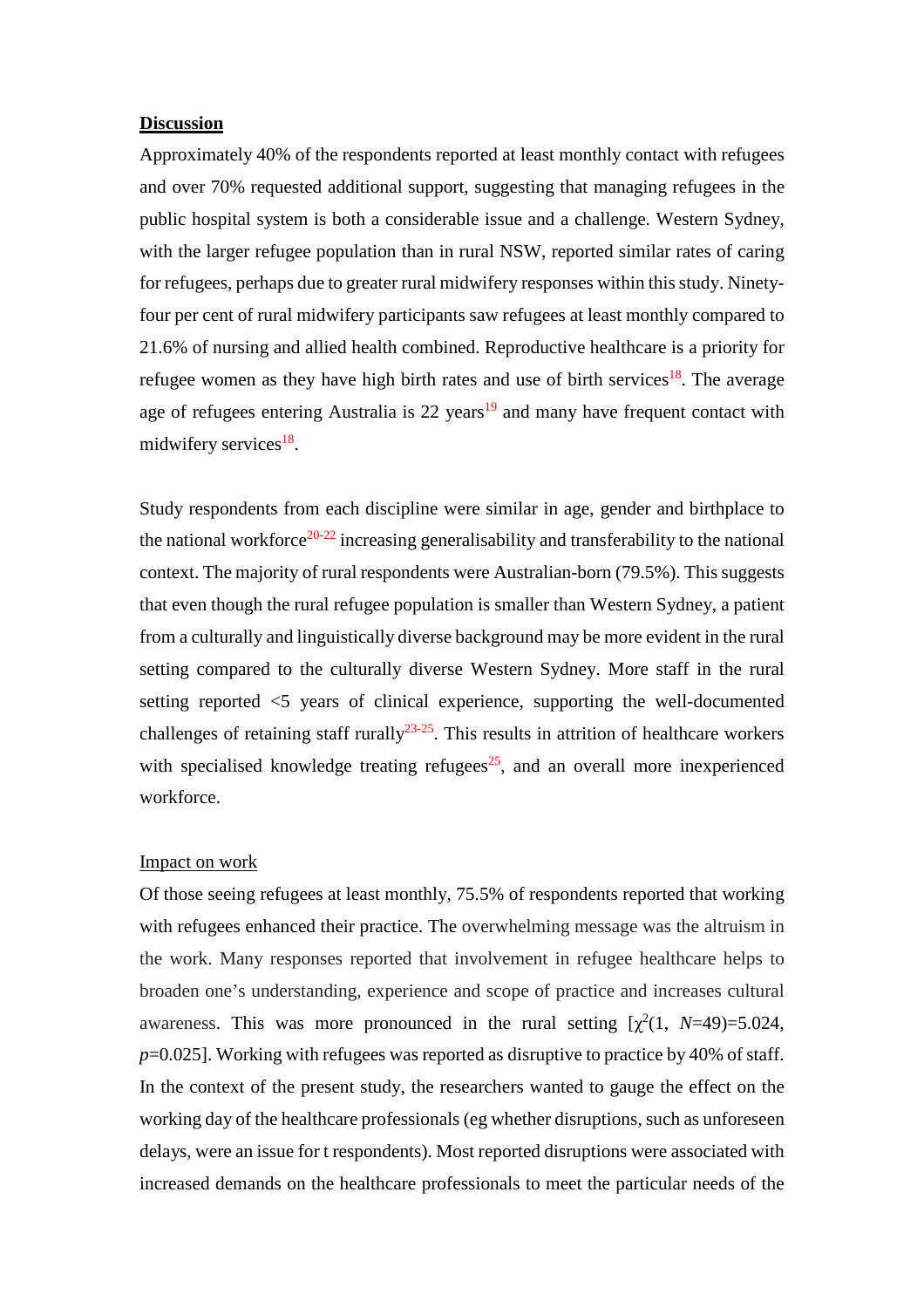patients, and that aspects of providing appropriate care can be inherently time consuming due to the difficulties outlined below, not due to the patients themselves.

Difficulties identified by participants included "*language barriers"*; a "*lack of trust in government systems and healthcare staff"*; *"cultural differences"* [including discussion of domestic violence and gender roles] and the need to arrange additional services such as interpreters. The present study supports the need for additional services for staff members working with refugees. Other studies also found that, despite some difficult aspects, most staff involved in refugee healthcare reported substantial rewards, enabling a sense of accomplishment and satisfaction with their work $16$ .

Although many respondents felt positively about working with refugees, prejudice still existed. One respondent expressed frustration that *"refugees are paid more than veterans in Australia!"* Although this is a quote from only one respondent, when extrapolated to the national context, such attitudes could be problematic, potentially affecting quality of care. Refugees are considered permanent residents and eligible for financial support that is equivalent to, not greater than, that available to Australian  $citizens<sup>26</sup>$ .

#### Request for more support

Although many staff reported being confident carrying out their professional role, the majority of respondents requested additional support (Figure 1). This was more pronounced in the rural setting  $[\chi^2(1, N=132)=10.518, p=0.001]$  where services are limited. Those seeing refugees infrequently also requested support; implying recognition of health service needs to relieve the extra workload associated with rising numbers of refugees. The medical profession recently expressed this concern, as the number of complex cultural cases is rising, placing greater demands on time and  $resources<sup>27</sup>$ .

In general, overseas-born staff reported greater confidence than Australian-born staff [ $\chi^2$ (1, *N*=134)=4.756, *p*=0.029]. Personal experiences of the respondents may contribute to greater understanding that facilitated their ability to manage refugees confidently, or, they may have received different education regarding refugee health. In the rural setting a similar proportion of Australian-born (82.4%) and overseas-born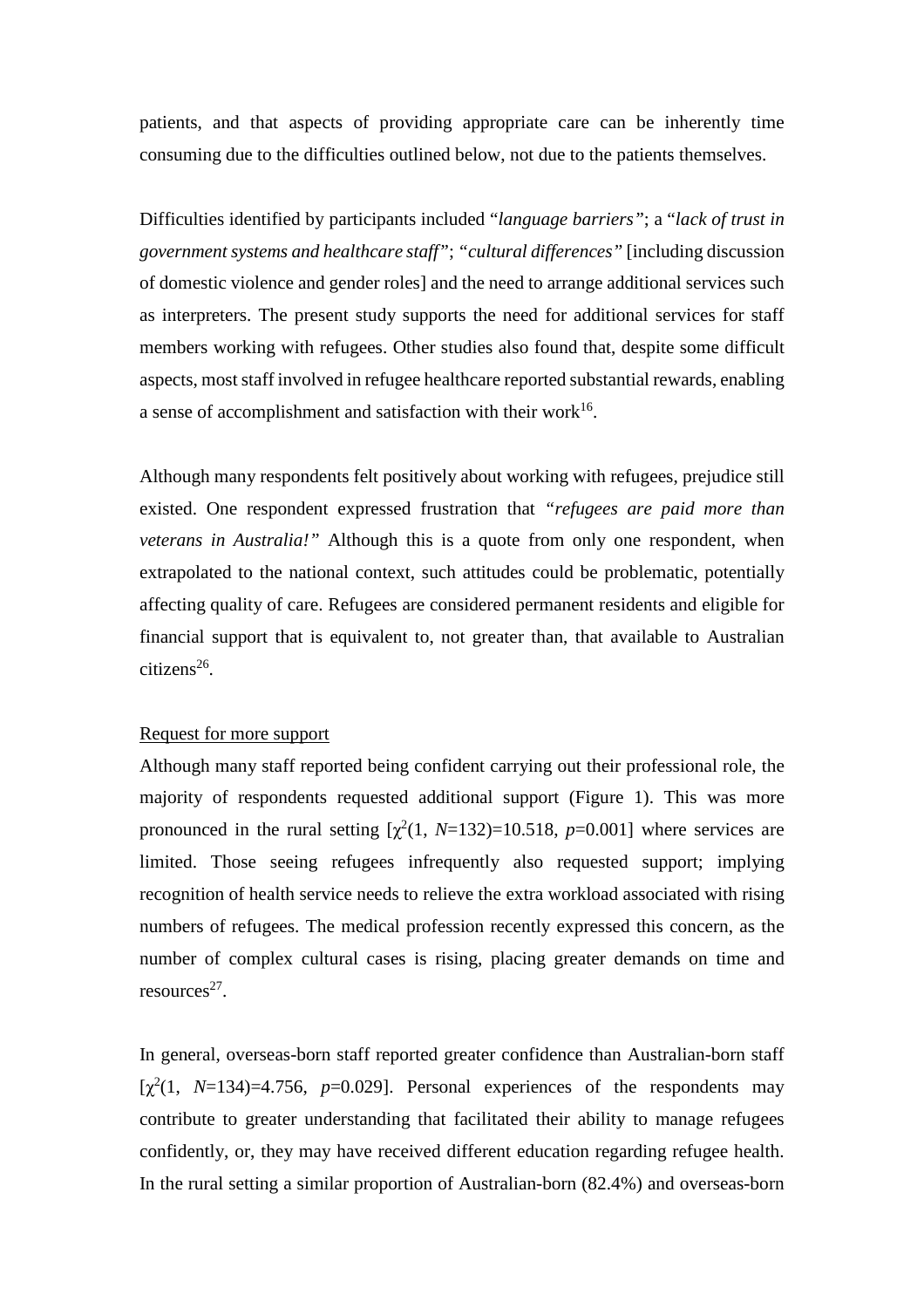staff (84.6%) requested more support. However, at the urban hospital, 74.2% of Australian-born staff wanted more support versus 36.7% of overseas-born staff  $\lbrack \chi^2(1, \cdot) \rbrack$ *N*=61)=8.703, *p*=0.003]. This finding suggests that further support for all staff would be welcomed, particularly for Australian-born healthcare staff.

Needs identified by healthcare professionals included multilingual documents regarding health topics and conditions, education surrounding available services, Medicare eligibilities, cultural awareness and patient experiences prior to arrival in Australia. A literature review by Joshi *et al.* <sup>28</sup> found that cross-cultural communication training underpinned the capacity for many healthcare staff to provide appropriate care in conjunction with bilingual healthcare workers and interpreters. In the urban setting, easier access to bilingual healthcare workers and interpreters was reported, which reflected the lower desire for additional support and overall higher confidence. Schulz *et al.*<sup>29</sup> demonstrated that accessing interpreters via videoconference in the rural setting was preferred by doctors and refugees alike over telephone interpreters, and are more readily available than on-site interpreter services. Furthermore, obtaining interpreter services out of hours was reported as challenging in the rural setting, particularly within midwifery. This compounded difficulties in gaining consent for procedures and general patient management. The experiences of women prior to migration including rape, female genital mutilation and other forms of sexual exploitation have major implications for reproductive health needs<sup>18</sup> and make the need for a culturally sensitive care paramount. Of concern, a recent Australian study reported poor access and utilisation of professional interpreters might contribute to adverse perinatal outcomes<sup>8</sup>.

Previous research documents the lack of equitable access to health services, particularly for refugees in rural Australia, due to the low staff numbers and poor retention of healthcare staff, causing a fragile rural health infrastructure<sup>25</sup>. Poor retention of staff is associated with a lack of continued professional development<sup>30</sup>, therefore providing the education identified as needed in this study could impact positively on rural retention rates.

#### Medicare eligibility

Not all respondents understood that refugees have full access to Medicare. Confusion was evidenced by comments including *"Medicare eligibility and charging patients"*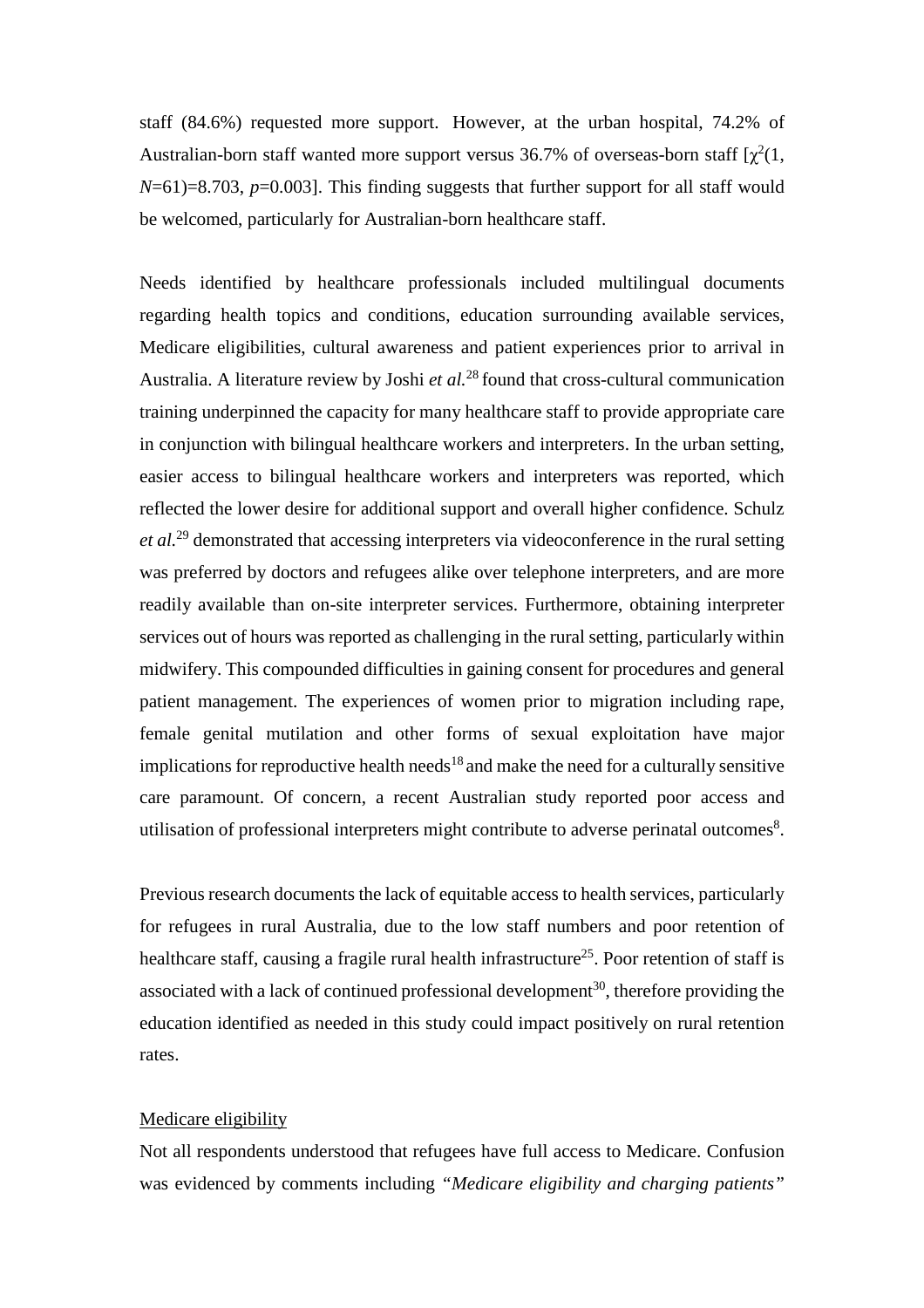and *"not covered under public health costs"* were reported as barriers to care. Furthermore, despite 80% of urban respondents reporting that they were confident with immigration terminology, a lack of knowledge regarding Medicare eligibilities was demonstrated by comments including "*we never see refugees in this department because all patients need to have had an ACAT* [aged care assessment team] *assessment and therefore have a Medicare card"* were raised*.* This lack of knowledge may have resulted in an underestimate of the frequency of refugee patient encounter, helping to explain the reported similar rates of encountering refugees between the two settings, despite the refugee population being substantially higher in Western Sydney. Further education is needed to reduce barriers to healthcare and is supported by research identifying that doctors also require further education surrounding Medicare eligibilities<sup>7</sup>.

#### Access to services

Mental health problems are prevalent amongst refugees<sup>31</sup> and 47% of respondents working with refugees at least monthly reported being confident managing psychological aspects of care, mainly by referring to appropriate services when a need is identified. Interestingly, there was a perceived shortage of psychological services in both settings and it was reported that refugees were not accessing the rural community psychology service, located within the hospital. This service, in conjunction with existing services, could be very helpful and suggests that referral pathways can be improved. It may also highlight barriers to obtaining psychological assistance from within the refugee community. Low mental health literacy amongst refugees has been suggested as a contributing factor to not seeking psychological care<sup>31</sup>, warranting further research to assist development of culturally sensitive health promotion and intervention.

Many respondents (50.7%) reported rarely or never seeing refugee patients, implying that refugees are not accessing healthcare services. This has been previously reported and explanations include fear of being judged by the treatment provider, fear of hospitalisation, logistical difficulties and lack of awareness of available services $32$ . Community education regarding the Australian healthcare system may assist in reducing such barriers. The treating GP could provide an invaluable medium for education. A Sydney based study found that many refugee families were regularly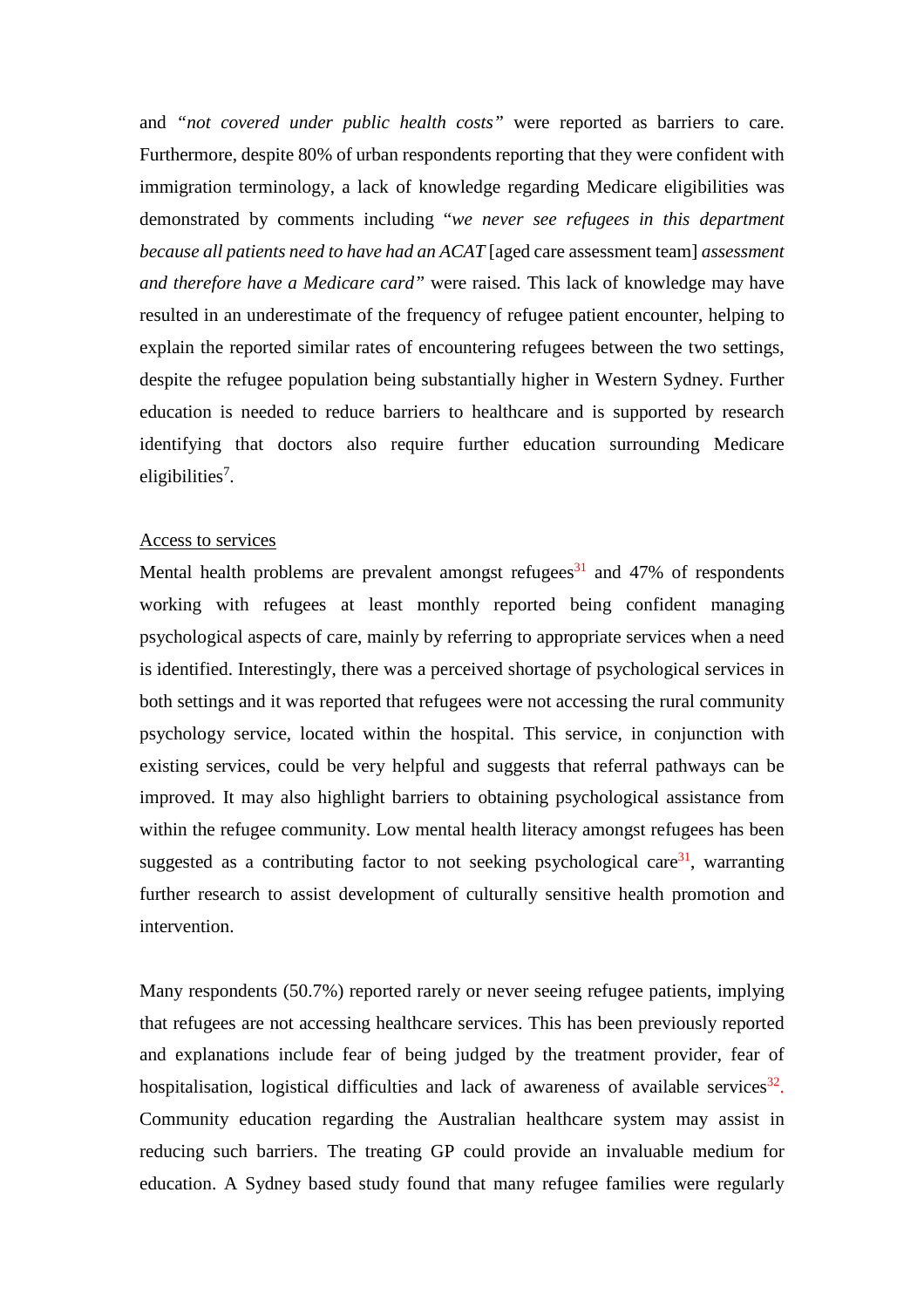accessing GP services but 15 of 34 refugee families interviewed did not know where to seek healthcare in Australia and 7 out of 34 families had not been able to access healthcare when needed<sup>5</sup>. This suggests that some patients know how to successfully access care, while many do not.

Previous literature has reported that up-skilling of hospital staff is necessary in order to improve healthcare provisions to refugees $10,33$ . It seems that this is yet to be achieved. The NSW Refugee Health Service offers tailored training for healthcare providers $^{34}$ , which could be beneficial at both research sites. While the contributions from the participants in this study will depend on their professional roles, they can support refugees by becoming patient advocates and addressing practical barriers to accessing healthcare<sup>35</sup>. In order to do this effectively, more education is clearly needed surrounding healthcare arrangements that could be beneficial for refugees.

#### **Limitations**

This study has enabled the opinions of a significant number of healthcare workers to be represented. Although the demographics of respondents were consistent with the national workforce data, it was a relatively small, purposeful sample and therefore results may be influenced by the potential for bias and not be representative. A larger study exploring other sites may elicit further needs. This study did not formally stratify allied healthcare staff and future research in this area might better decipher needs of individual healthcare professions.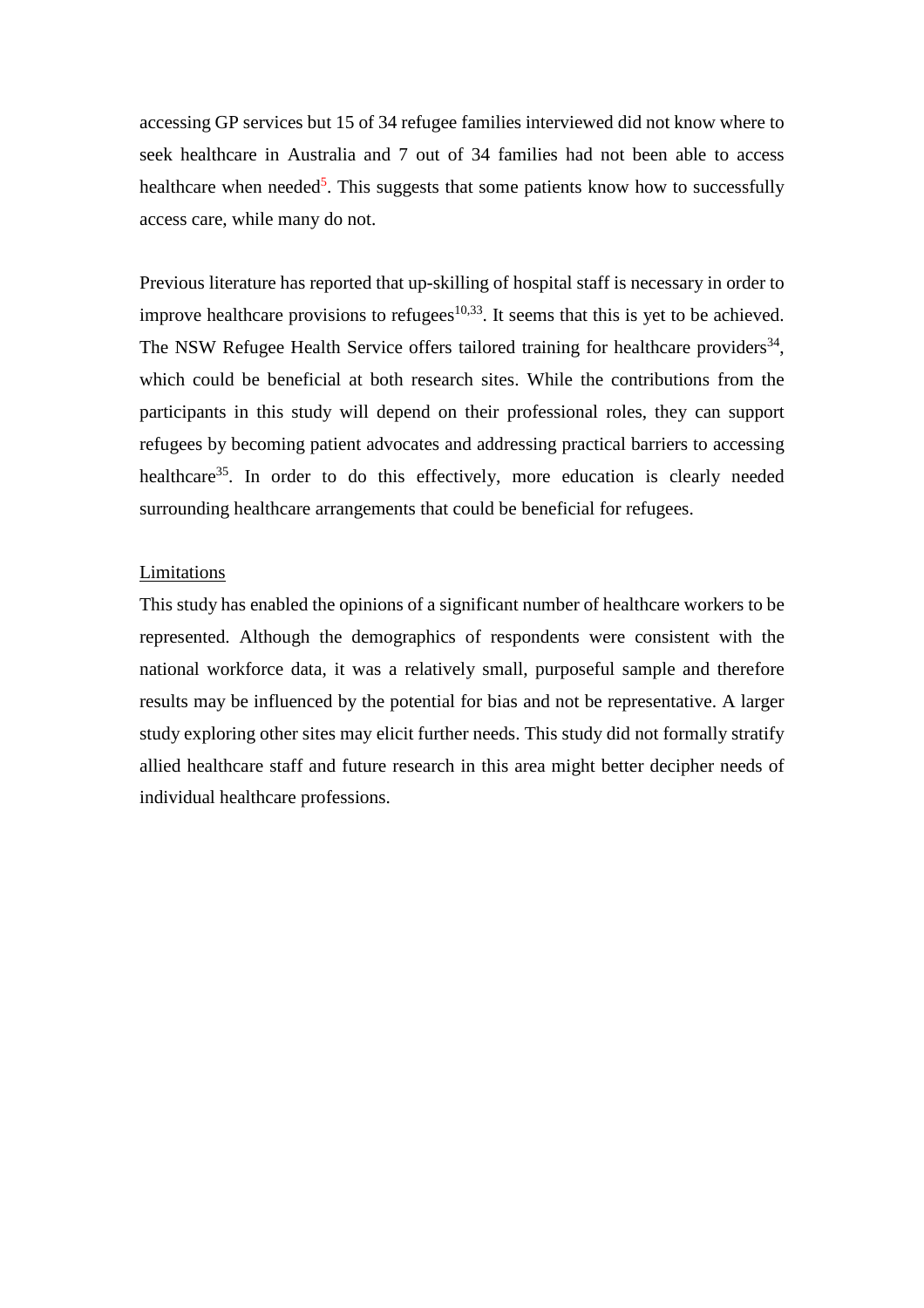### **Conclusion and recommendations**

Although confidence levels do not necessarily equate to poorer or better quality of care, there is certainly a perceived gap in confidence and a need for further training and education. This study provides insight into changes that could be implemented to improve the management of refugees in Australian hospitals.

Up-skilling of staff could be achieved by increasing education about refugee and asylum seeker groups during tertiary training, education sessions from The NSW Refugee Health Service and production of practical materials outlining services and supports available. Additional research is required to establish wheher refugees feel their health needs are being met and to explore reasons for the relative lack of confidence amongst Australian-born staff and the rural staff compared to the overseasborn and rural staff.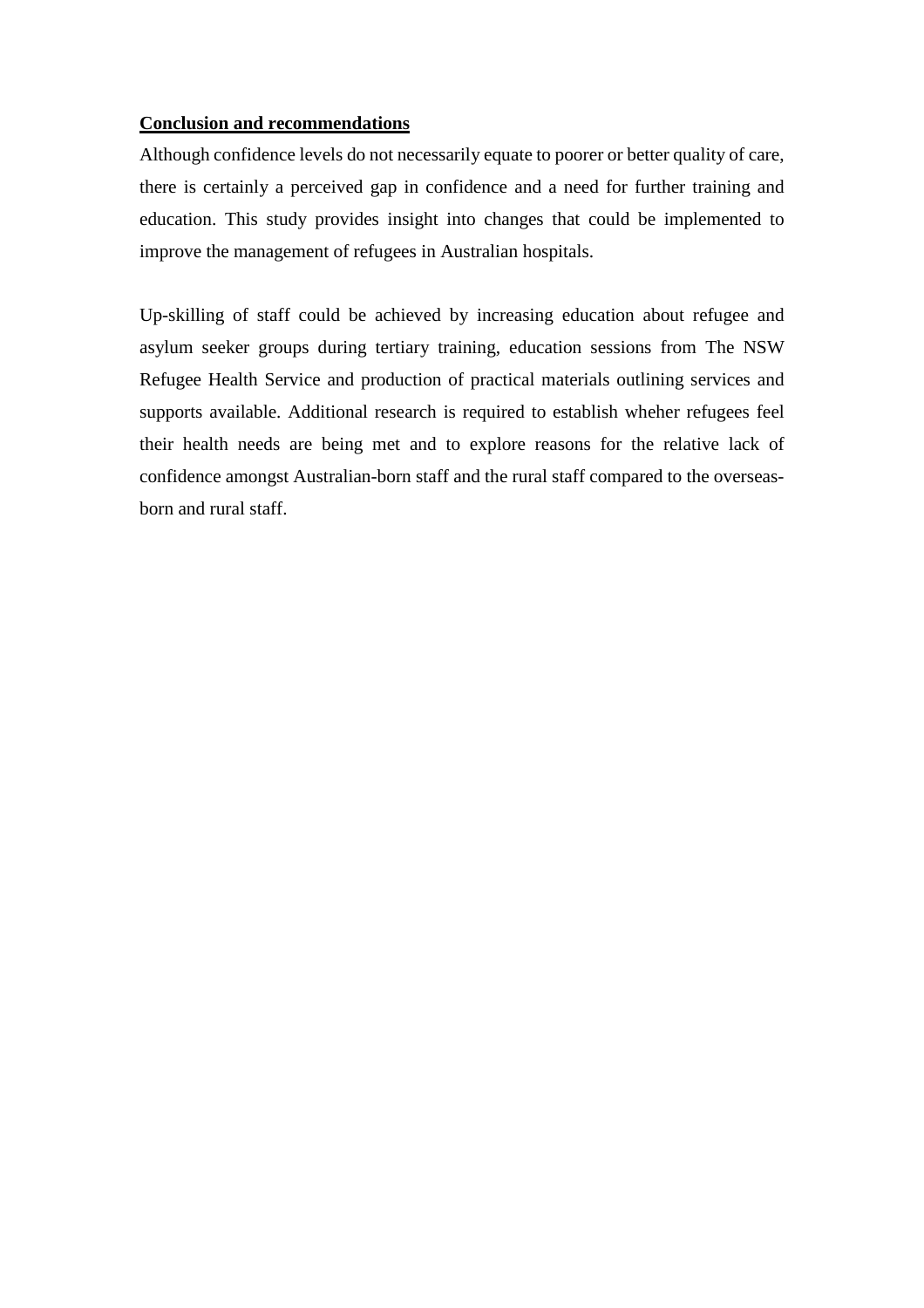### **References**

- 1. Department of Immigration and Border Protection. Fact Sheet 60 Australia's refugee and humanitarian program. Available at: [http://www.border.gov.au/about/corporate/information/fact](http://www.border.gov.au/about/corporate/information/fact-sheets/60refugee)[sheets/60refugee.](http://www.border.gov.au/about/corporate/information/fact-sheets/60refugee) Accessed Sept 7, 2015.
- 2. Refugee Council of Australia. Statistics on Australia's current Refugee and Humanitarian Program. 2014. Available at: [http://www.refugeecouncil.org.au/resources/statistics/australias-refugee](http://www.refugeecouncil.org.au/resources/statistics/australias-refugee-and-humanitarian-program/)[and-humanitarian-program/.](http://www.refugeecouncil.org.au/resources/statistics/australias-refugee-and-humanitarian-program/) Accessed Sept 24, 2015.
- 3. UNHCR. The UN Refugee Agency. About Refugees. 2015. Available at: [http://unhcr.org.au/unhcr/index.php?option=com\\_content&view=article&id](http://unhcr.org.au/unhcr/index.php?option=com_content&view=article&id=179&Itemid=54)  $=179$ &Itemid=54. Accessed July 7, 2015.
- 4. Russell G, Harris M, Cheng I-H, Kay M, Vasi S, Joshi C, et al. Coordinated primary health care for refugees: a best practice framework for Australia. Report to the Australian Primary Health Care Research Institute 2013. Available

at: [http://files.aphcri.anu.edu.au/reports/Grant%20RUSSELLFinal%20Report.](http://files.aphcri.anu.edu.au/reports/Grant%20RUSSELLFinal%20Report.pdf) [pdf.](http://files.aphcri.anu.edu.au/reports/Grant%20RUSSELLFinal%20Report.pdf) Accessed Oct 29, 2015.

- 5. Sheikh-Mohammed M, MacIntyre C, Wood N, Leask J, Isaacs D. Barriers to access to health care for newly resettled sub-Saharan refugees in Australia. *Med J Aust* 2006;185(11):594-597.
- 6. Sheikh M, Nugus P, Gao Z, Holdgate A, Short A, Haboub A. Equity and access: understanding emergency health service use by newly arrived refugees. *Med J Aust* 2011;195(2):74-76.
- 7. Corbett E, Gunasekera H, Maycock A, Isaacs D. Australia's treatment of refugee and asylum seeker children: the views of Australian paediatricians. *Med J Aust* 2014;201(7):393-398.
- 8. Yelland J, Riggs E, Szwarc J, Casey S, Duell-Piening P, Chester D, et al. Compromised communication: a qualitative study exploring Afghan families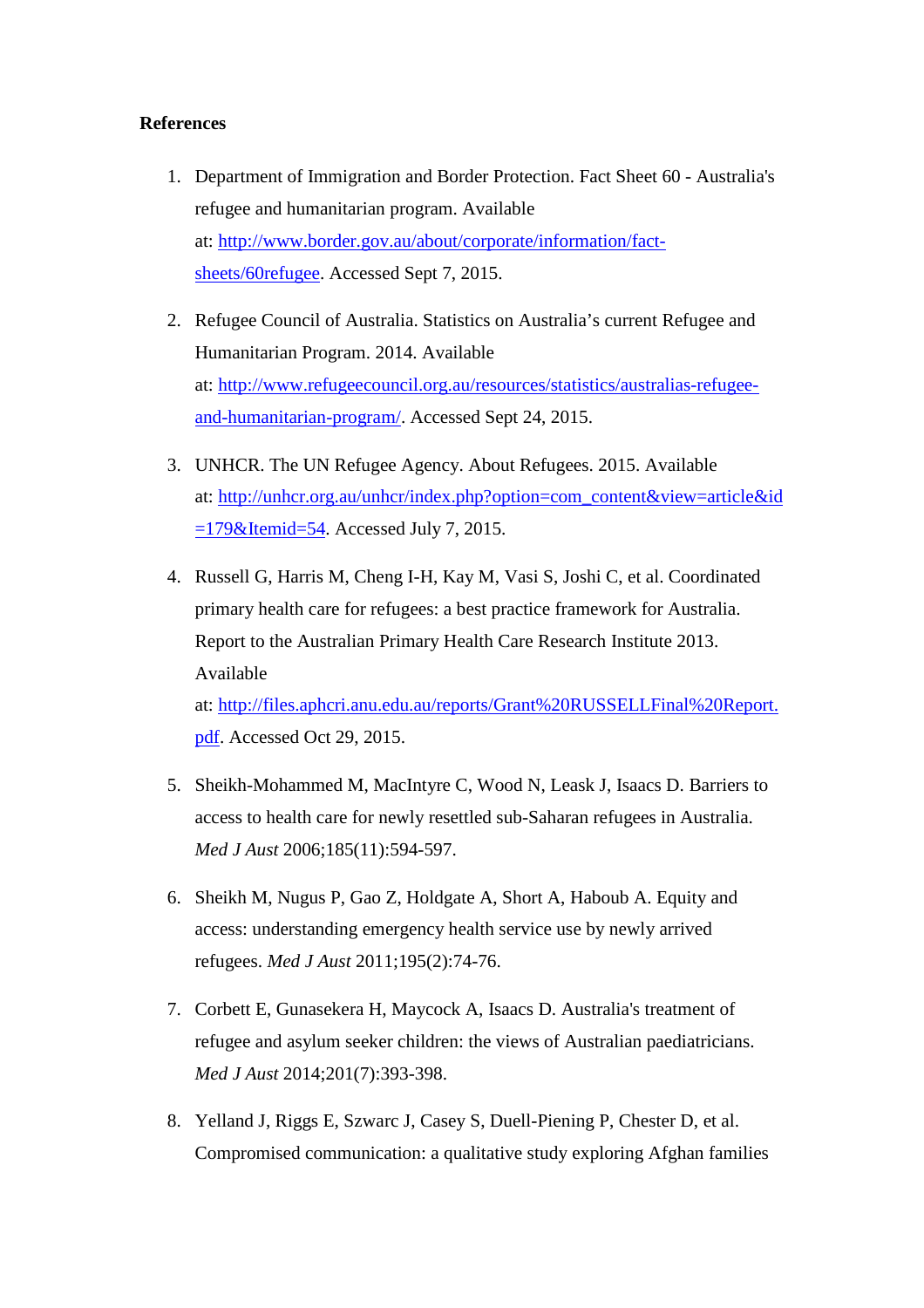and health professionals' experience of interpreting support in Australian maternity care. *BMJ Qual Saf* 2015;0:1-9. DOI: 10.1136/bmjqs-2014-003837.

- 9. Dawson A, Turkmani S, Varol N, Nanayakkara S, Sullivan E, Homer C. Midwives' experiences of caring for women with female genital mutilation: Insights and ways forward for practice in Australia. *Women Birth* 2015;28(3):207-214.
- 10. NSW Health. Refugee Health Plan 2011-2016. 2011. Available at: [http://www0.health.nsw.gov.au/policies/pd/2011/pdf/PD2011\\_014.pdf.](http://www0.health.nsw.gov.au/policies/pd/2011/pdf/PD2011_014.pdf) Accessed June 24, 2015.
- 11. Refugee Council of Australia. Refugee Welcome Zones. 2013. Available at: [http://www.refugeecouncil.org.au/g/131219\\_RWZ.pdf.](http://www.refugeecouncil.org.au/g/131219_RWZ.pdf) Accessed May 28, 2015.
- 12. Department of Social Services. Regional Profile #9, Wagga Wagga, New South Wales. 2015. Available at: [https://www.dss.gov.au/sites/default/files/documents/06\\_2015/9.\\_rebrande](https://www.dss.gov.au/sites/default/files/documents/06_2015/9._rebranded_wagga_wagga_regional_profile.pdf) [d\\_wagga\\_wagga\\_regional\\_profile.pdf.](https://www.dss.gov.au/sites/default/files/documents/06_2015/9._rebranded_wagga_wagga_regional_profile.pdf) Accessed Aug 24, 2015.
- 13. NSW Health. Asylum Seekers Medicare Ineligible Provision of Specified Public Health Services. 2009. Available at: [http://www0.health.nsw.gov.au/policies/pd/2009/pdf/PD2009\\_068.pdf.](http://www0.health.nsw.gov.au/policies/pd/2009/pdf/PD2009_068.pdf) Accessed Nov 23, 2015.
- 14. NSW Government. Health Care Interpreting and Translating Services. 2014. Available at: [http://www.health.nsw.gov.au/multicultural/Pages/Health-Care-](http://www.health.nsw.gov.au/multicultural/Pages/Health-Care-Interpreting-and-Translating-Services.aspx)[Interpreting-and-Translating-Services.aspx.](http://www.health.nsw.gov.au/multicultural/Pages/Health-Care-Interpreting-and-Translating-Services.aspx) Accessed Nov 23, 2015.
- 15. Department of Immigration and Border Protection. Translating and Interpreting Service. 2012. Available at: [https://www.tisnational.gov.au/en/Agencies/Frequently-Asked-Questions](https://www.tisnational.gov.au/en/Agencies/Frequently-Asked-Questions-for-agencies)[for-agencies.](https://www.tisnational.gov.au/en/Agencies/Frequently-Asked-Questions-for-agencies) Accessed Nov 23, 2015.
- 16. Duncan G, Harding C, Gilmour A, Seal A. GP and registrar involvement in refugee health - A needs assessment. *Aust Fam Physician* 2013;42(6):405-408.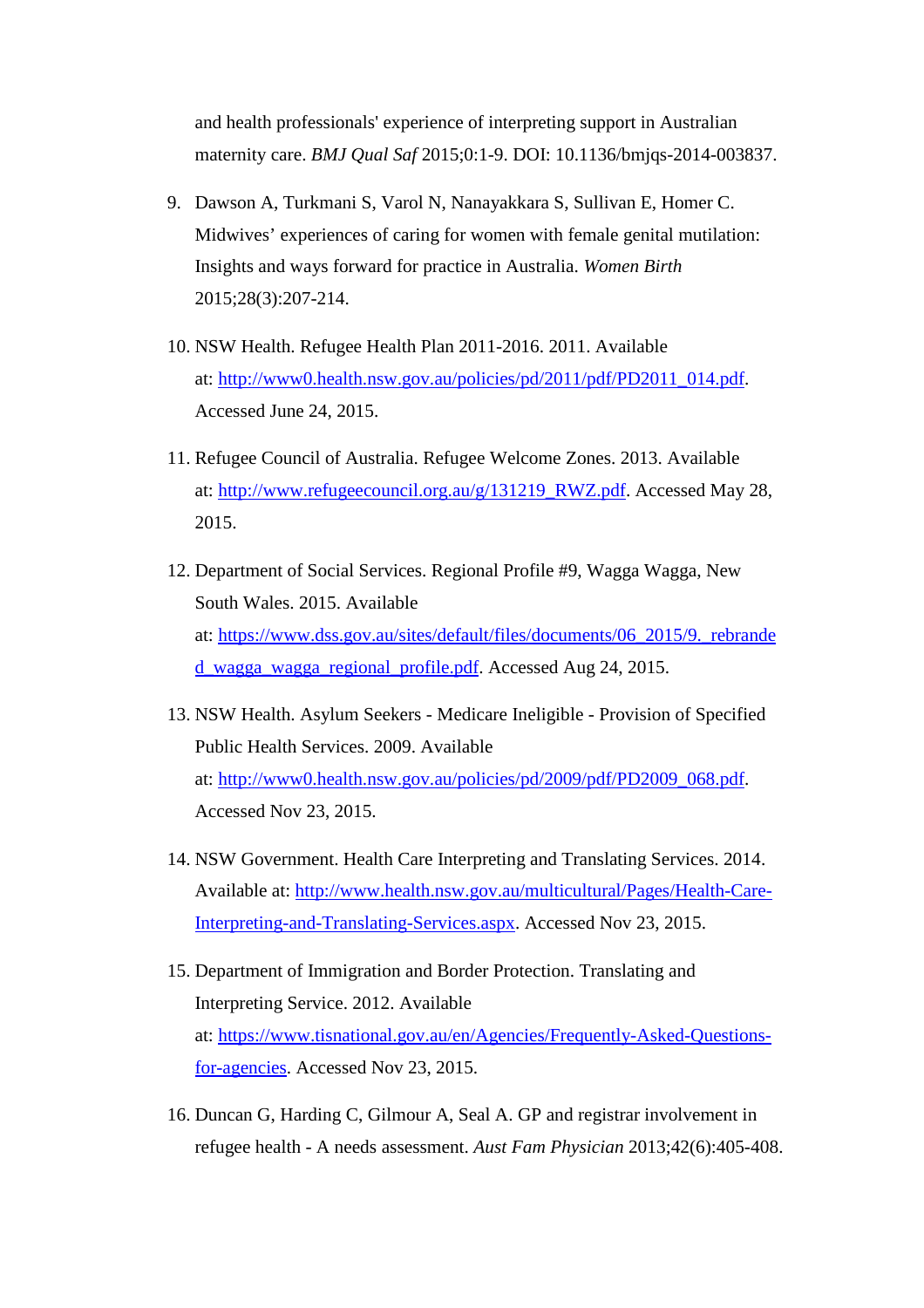- 17. Suri H. Purposeful Sampling in Qualitative Research Synthesis. *Qual Res J*  2011;11(2):63-75.
- 18. Allotey P, Manderson L, Baho S, Demian L. Reproductive Health for Resettling Refugee and Migrant Women? *Health Issues* 2004;78:12-17.
- 19. Australian Government Department of Immigration and Citizenship. A Significant Contribution: The Economic, Social and Civic Contributions of First and Second Generation Humanitarian Entrants. 2011. Available at: [http://www.border.gov.au/ReportsandPublications/Documents/research/eco](http://www.border.gov.au/ReportsandPublications/Documents/research/economic-social-civic-contributions-booklet2011.pdf%23search=hugo%20report) [nomic-social-civic-contributions-booklet2011.pdf#search=hugo%20report.](http://www.border.gov.au/ReportsandPublications/Documents/research/economic-social-civic-contributions-booklet2011.pdf%23search=hugo%20report) Accessed Sept 16, 2015.
- 20. Australian Institute of Health and Wellbeing. Nursing and midwifery workforce 2012. National health workforce series no. 6. Cat. no. HWL 52. 2013. Available at: [http://www.aihw.gov.au/publication-detail/?id=60129545333&tab=2.](http://www.aihw.gov.au/publication-detail/?id=60129545333&tab=2) Accessed Sept 30, 2015.
- 21. Australian Institute of Health and Wellbeing. Allied health workforce 2012. National health workforce series 5. Cat. no. HWL 51. 2012. Available at: [http://www.aihw.gov.au/publication-detail/?id=60129544591&tab=2.](http://www.aihw.gov.au/publication-detail/?id=60129544591&tab=2) Accessed Sept 30, 2015.
- 22. Australian Bureau of Statistics. Australian Social Trends, April 2013. Doctors and nurses. 2013. Available at: [http://www.abs.gov.au/AUSSTATS/abs@.nsf/Lookup/4102.0Main+Featur](http://www.abs.gov.au/AUSSTATS/abs@.nsf/Lookup/4102.0Main+Features20April+2013%23p7) [es20April+2013#p7.](http://www.abs.gov.au/AUSSTATS/abs@.nsf/Lookup/4102.0Main+Features20April+2013%23p7) Accessed Sept 30, 2015.
- 23. Buykx P, Humphreys J, Wakerman J, Pashen D. Systematic review of effective retention incentives for health workers in rural and remote areas: towards evidence-based policy. *Aust J Rural Health* 2010;18(3):102-109.
- 24. Francis K, Mills J. Sustaining and growing the rural nursing and midwifery workforce: Understanding the issues and isolating directions for the future. *Collegian* 2011;18(2):55-60.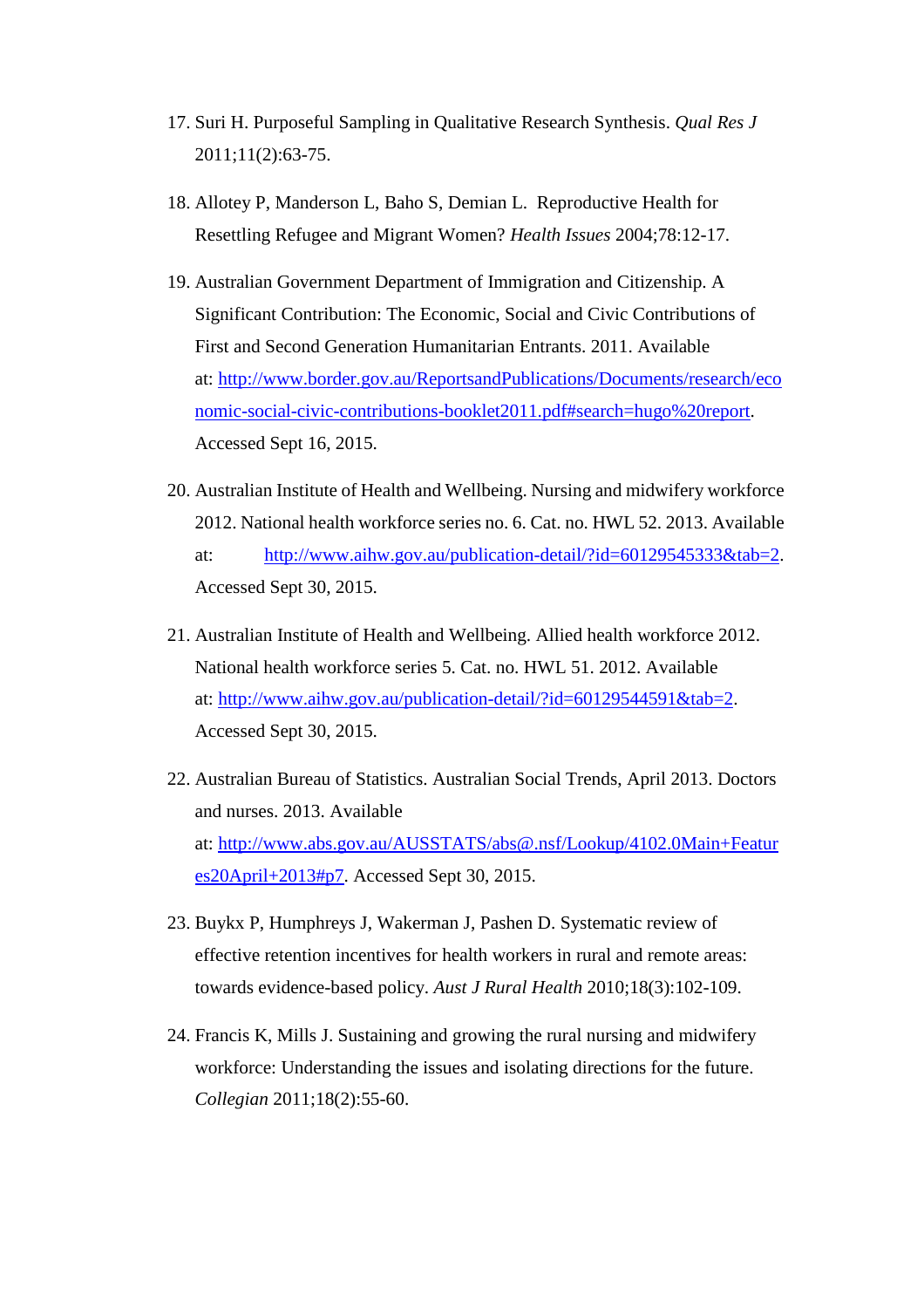- 25. Sypek S, Clugston G, Phillips C. Critical health infrastructure for refugee resettlement in rural Australia: case study of four rural towns. *Aust J Rural Health* 2008;16(6):349-354.
- 26. Parliament of Australia. Asylum seekers and refugees: what are the facts? 2015. Available at: [http://www.aph.gov.au/About\\_Parliament/Parliamentary\\_Departments/Parl](http://www.aph.gov.au/About_Parliament/Parliamentary_Departments/Parliamentary_Library/pubs/rp/rp1415/AsylumFacts%23_Toc413067447) [iamentary\\_Library/pubs/rp/rp1415/AsylumFacts#\\_Toc413067447.](http://www.aph.gov.au/About_Parliament/Parliamentary_Departments/Parliamentary_Library/pubs/rp/rp1415/AsylumFacts%23_Toc413067447) Accessed July 17, 2015.
- 27. The Royal Australian and New Zealand College of Obstetricians and Gynaecologists. Meeting the medical needs of refugees and women seeking asylum. 2015. Available at: [https://www.ranzcog.edu.au/editions/doc\\_view/2511-45-meeting-the](https://www.ranzcog.edu.au/editions/doc_view/2511-45-meeting-the-medical-needs-of-refugees-and-women-seeking-asylum.html)[medical-needs-of-refugees-and-women-seeking-asylum.html.](https://www.ranzcog.edu.au/editions/doc_view/2511-45-meeting-the-medical-needs-of-refugees-and-women-seeking-asylum.html) Accessed Sept 30, 2015.
- 28. Joshi C, Russell G, Cheng I, Kay M, Pottie K, Alston M, et al. A narrative synthesis of the impact of primary health care delivery models for refugees in resettlement countries on access, quality and coordination. *Int J Equity Health* 2013;12(1):88.
- 29. Schulz T, Leder K, Akinci I, Biggs B. Improvements in patient care: videoconferencing to improve access to interpreters during clinical consultations for refugee and immigrant patients. *Aust Health Rev* 2015;39(4):395-399.
- 30. Campbell N, McAllister L, Eley D. The influence of motivation in recruitment and retention of rural and remote allied health professionals: a literature review. *Rural Remote Health*. 2012;12(1900). Available at: [http://www.rrh.org.au/articles/subviewnew.asp?ArticleID=1900.](http://www.rrh.org.au/articles/subviewnew.asp?ArticleID=1900) Accessed Oct 27, 2015.
- 31. Slewa-Younan S, Mond J, Bussion E, Melkonian M, Mohammad Y, Dover H. Psychological trauma and help seeking behaviour amongst resettles Iraqi